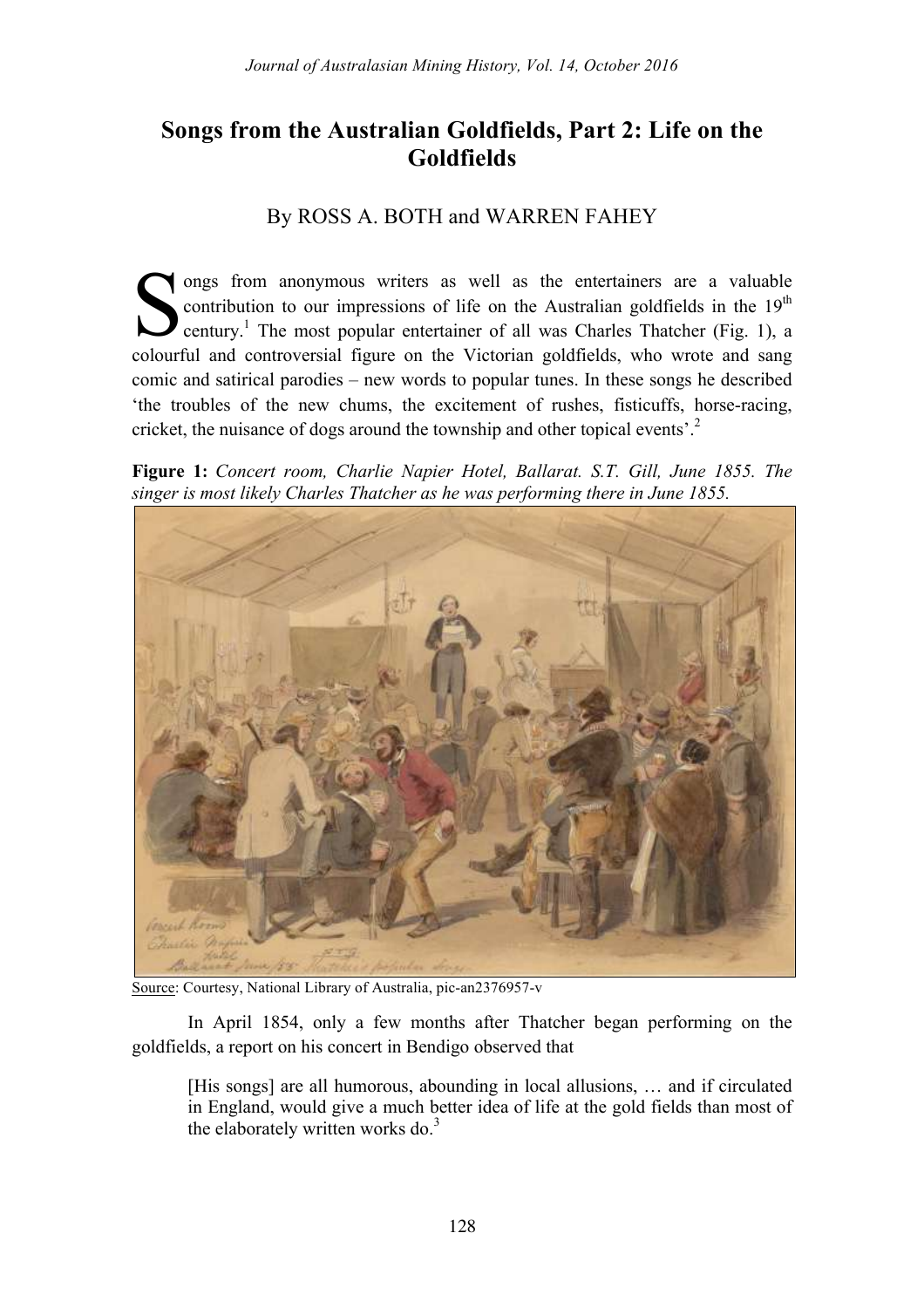Perhaps it was this report that prompted Thatcher's satirical song *A New Chum's Letter* which purports to be from a new arrival to his father at home, praising the orderly and civilised nature of life in Melbourne and on the goldfields, as shown in the following extracts.<sup>4</sup>

The grog shops are all done away, The diggers drink nothing but cider;

A sticking-up case is unknown 'Tis a fine peaceful state of society; The police when required are "all there", And noted for rigid sobriety.

And no bullock drivers you'll meet That are vulgar or given to swearing

Musquitoes [sic] and flies are unknown-The few dogs here are not vicious; And none are allowed to go loose, A walk after dark is delicious.

## **New Chums**

Songs about the experiences of new chums are many and varied. On their arrival in Australia after a long and dangerous sea voyage, they would have been unprepared for the way of life on the diggings; so Thatcher offered words of encouragement in *Getting Colonized*. 5

At many things you see out here, I have no doubt you feel surprised, And if you do it's pretty clear At present you're not colonized.

I know the new chum instantly, I've seen him pull up short and stare, And then quite horror-stricken be, When ribald bullock-drivers swear; And shocked by curses loud and deep, With Strawberry he's sympathised, And at each stroke I've seen him weep – Poor new chum he ain't colonized.

Cheer up new chums and don't be sad, Keep up your peckers, cease to fret, Although affairs seem very bad, The gold-fields ain't quite worked out yet; A nugget soon may make you smile, Let all your powers be exercised – When you've been here a little while, You'll jolly soon get colonized.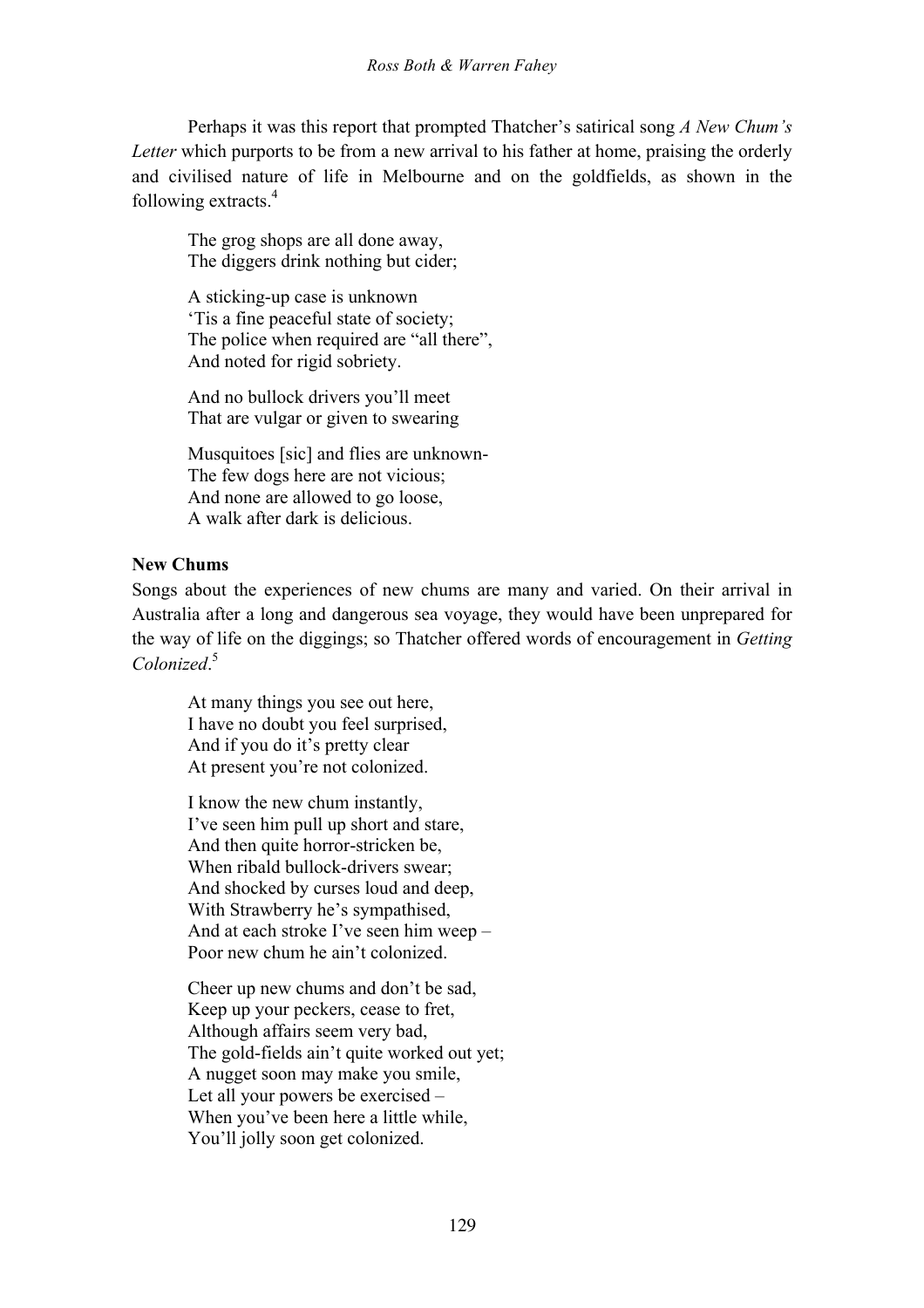Not all new chums were successful in getting colonized. *The New Chum's Lament* tells of one who had 'joined with two chaps ... who were very good hands at gold digging' but who took advantage of him, leaving him in dire straits and regretting having emigrated to Australia.<sup>6</sup>

I'm out in Australia at last, But heartily wish I was back again; My cash is now running out fast, Or else I'd be off in a crack again. Since the day I left home to come here, Misfortune has always attended me; And if I stay longer I fear This country will soon put an end to me.

When we'd been on the diggings a week, We put down a twenty foot shicer, Provisions were dear on the creek, And my tin was run out in a trice, sir. Then seeing that my cash was all spent, Perhaps you may doubt my sad story. They sold both my tools and my tent And left me alone in my glory.

Some new chums came from privileged backgrounds, unprepared for the hard physical labour involved in mining, and were mocked by Thatcher in *The Bond Street Swell*. 7

I'll sing you just a little song, For you must understand, 'Tis of a fine young gentleman That left his native land – And started brave and bold, In a ship of fourteen hundred tons, To come and dig for gold.

With five pounds in his pocket, He went to Bendigo; But when he saw the diggin's They filled his heart with woe – "What! Must I venture down a hole, And throw up filthy clay? If my mother could but see me now, Whatever would she say?"

He went and bought a shovel And pick and dish as well But to every ten minutes' work, He took an hours' spell. The skin from his fair white hands In blisters peeled away – And thus he worked and sunk about Twelve inches every day.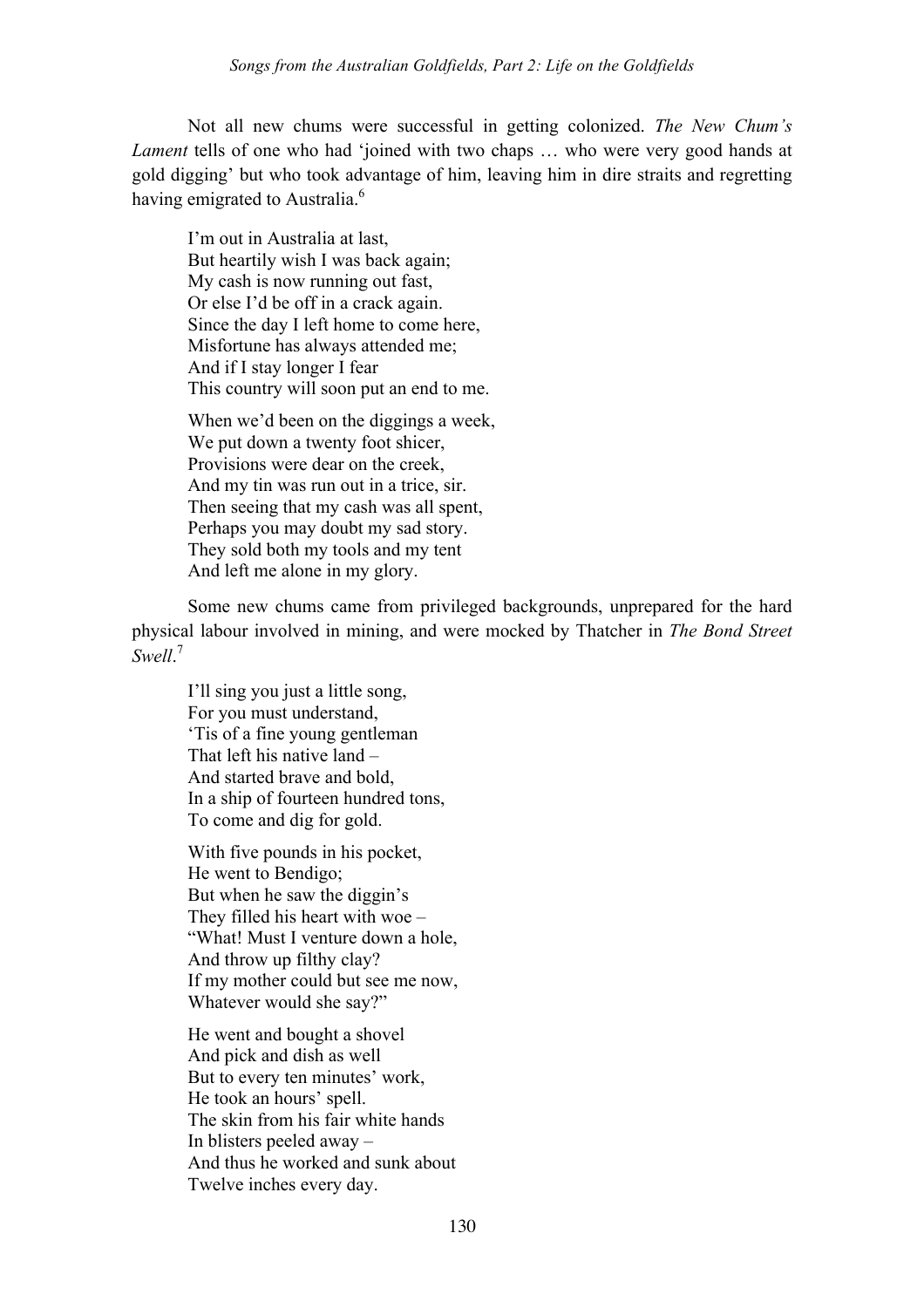When off the bottom just a foot He got quite out of heart, And threw his pick down in a rage. And off he did depart;

#### **Yearning for Home**

One of the worst aspects of emigration was the separation from family and the everpresent dream of returning home after striking it rich on the goldfields. It is not surprising that homesickness is the subject of several sentimental songs; *The Coolgardie Miner* is one example.<sup>8</sup>

The scene was at Coolgardie, And in the tent one night Sat an English miner Beneath the pale moonlight. A thousand thoughts in memory Came before him to unfold As he pictured dear old England, The land he'd left for gold.

He thought of his dear old mother, His father growing old,

It's just one year today Since he sailed across the foam, To earn some mortgage money That was owed his childhood home. Thank God his luck has changed at last And before a week is o'er He'll sail back to old England To leave it never more.

Even the roughest of miners were not immune to homesickness when reminded of home; in this case by *The Song of the Thrush*. 9

Years ago out in the wilds of Australia Out in the minefields there once stood a camp The miners were made up of all sorts of classes Many a scapegoat and many a scamp When into their midst came a young man from England And with him he brought a small thrush in a cage To hear the bird sing they would flock 'round in dozens That dear little songster became all the rage.

The miners, although rough and fierce looking fellows Were human and idolised, worshipped that bird; In the midst of a quarrel they'd leave off and listen To the voice of their favourite, their charmer was heard. The bird from old England at last got quite famous. On Sundays the miners would come from afar And many declared they preferred the bird's singing - To the cards and the dice at the rough liquor bar.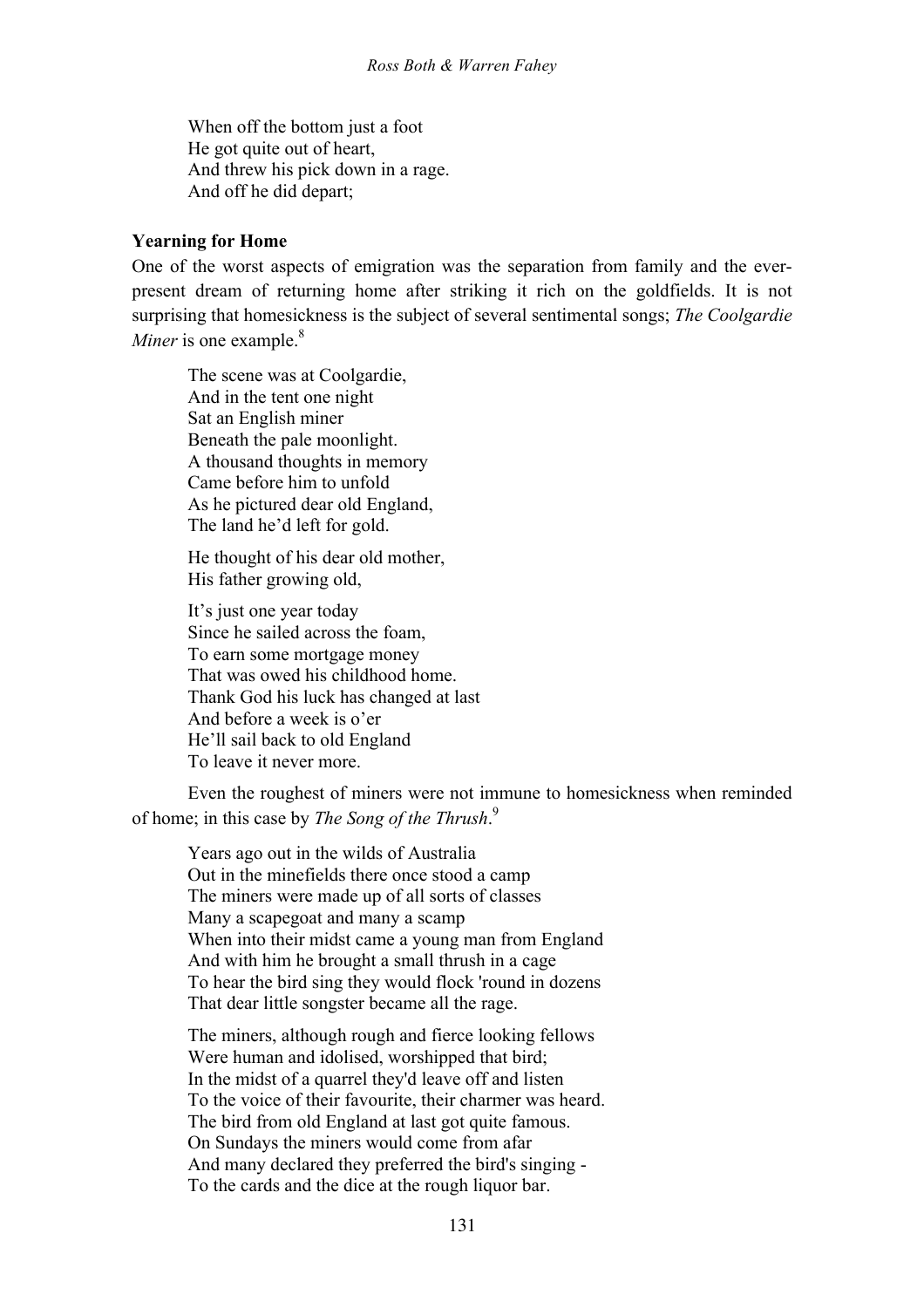It made them all think of the cornfields and meadows. Of many a shady and quiet little lane; And hearts ached and yearned as they thought of some village, And some they had dearly loved, but all in vain.

Why would a thrush have been brought from England to the Australian goldfields? Canaries were widely used for detection of carbon monoxide in coalmines, but there is no evidence of thrushes having been used in mines (R. Vernon, *pers. comm.*). Presumably then, if the song has a factual basis, the thrush was brought out as a tangible reminder of home.

#### **Goldfields Towns**

Towns on the goldfields began as rambling tent settlements, which must have been a confronting sight for a new chum. In *First Impressions of the Goldfields* Joe Small, another of the entertainers, described the chaotic scene that greeted a new chum on arrival at an unnamed Victorian goldfield.<sup>10</sup>

A waving forest all round This impromptu camping ground; Ten thousand tents or more Grog shops by many a score, Round holes without number, With piles of slabs and lumber

Bullocks bellowing, dogs barking, Dancing, singing and skylarking; All is revelry by night, Everyone mad with delight

In the morning all is life  $-$ Like an army ere the strife – Men working with a will On each gully, flat and hill; Others off with madden'd speed To discover some new lead

As a goldfield prospered, facilities improved; tents gave way to more substantial dwellings, impressive public buildings were erected and shops sold imported goods to satisfy the demands of the newly rich. Bendigo reflected this increasing prosperity, as recorded by Thatcher in *Changes on Bendigo*. 11

Dear me! How this place is advancing, What it will come to I'm sure I don't know, The way folks are building is truly entrancing – They've altered the fashion of old Bendigo, Land's advertised every day for selection, Quartz reefs still keep up their fabulous yield, Brick houses spring up in every direction, And canvas is beaten quite out of the field. Fine handsome shops everywhere are erected,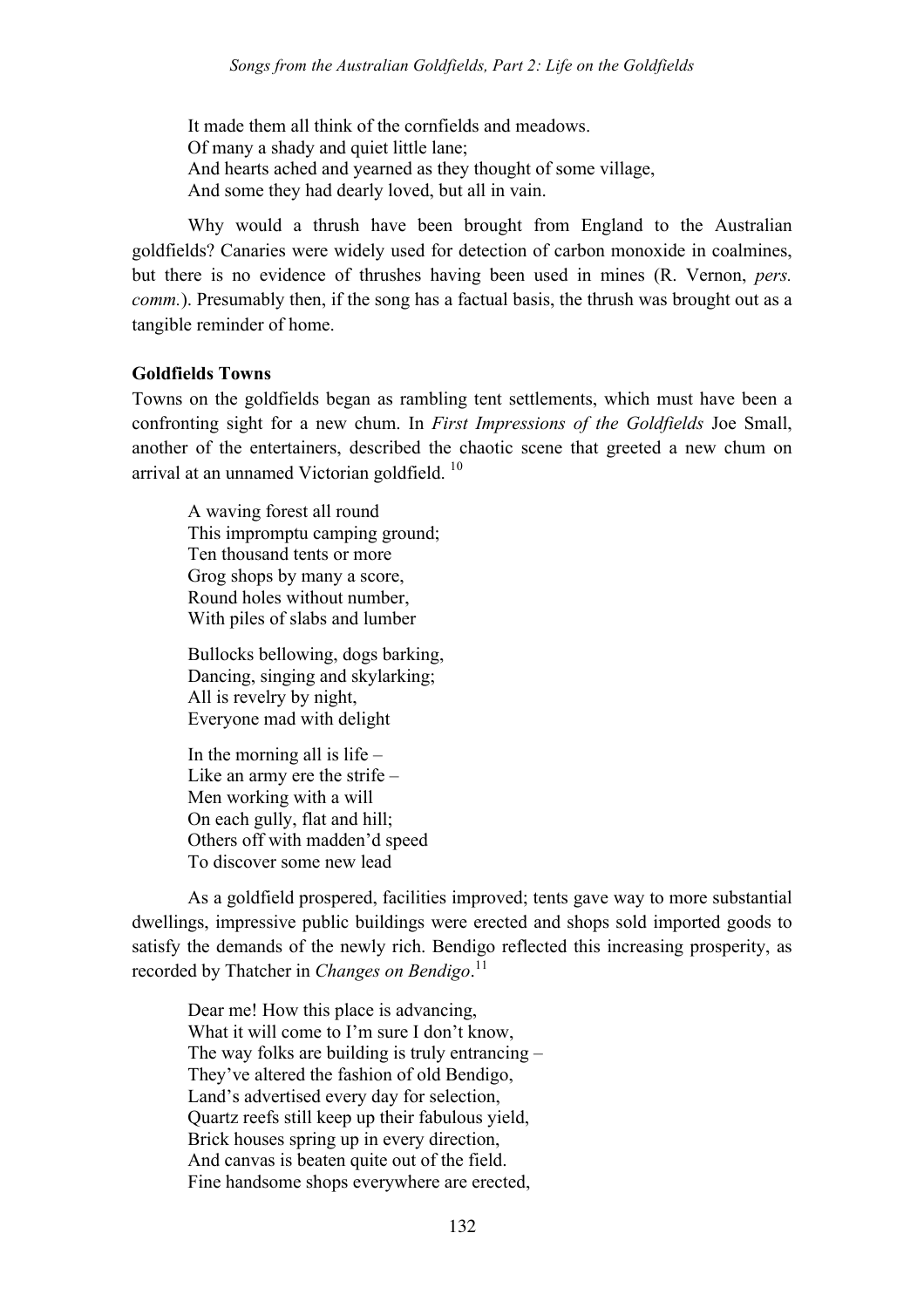Where goods from London and Paris you'll see. But of course that is only what would be expected, For ladies will go it to get finery, Jackson will tempt 'em as much as he's able, Tries hard to sell them a splendid silk dress, And Francis allures them with his shilling tables, Walking into their purses with splendid success.

A sense of the rivalry between the Victorian goldfields can be gained from Coxon's *The Ballarat Man*. 12

There's a place that bears a well-known name, It has a township and a flat, It's first of all in colonial fame And called old Ballarat. There are other gold-fields, Castlemaine, The Ovens, Bendigo, But Ballarat it's quite plain They by its side can't show. It's a thing to be proud of, deny it who can, If you're able to say I'm a Ballarat man.

In the good old times its Jewellers' shops Made the Bendigo folks stare, Though now their blowing never stops About the quartz reefs there; But though they have a reef or two, Which their conceit so feeds, I'm sure we them completely slew With our Ballarat deep leads. And the Bendigo digger, try as hard as he can, Is no use at deep sinking with a Ballarat man.

The Castlemaine so neat and clean, But upstart, poor and slow, Its diggings no good (now I mean), Being worked out long ago;

Thatcher also understood that the fortunes of mining towns ebb and flow, and urged the residents in a town in decline to be patient, as their luck was bound to change for the better *By-and-By*. 13

Times are bad, there's no denying, 'Tis difficult on now to rub; And some of their best have to be trying, To earn their allowance of grub. But still what's the use of regretting, Or heaving for past days a sigh? To the winds with our fuming and fretting, For things will improve by-and-by. … Storekeeper, a word with you, brother, Your trade may be sunk very low;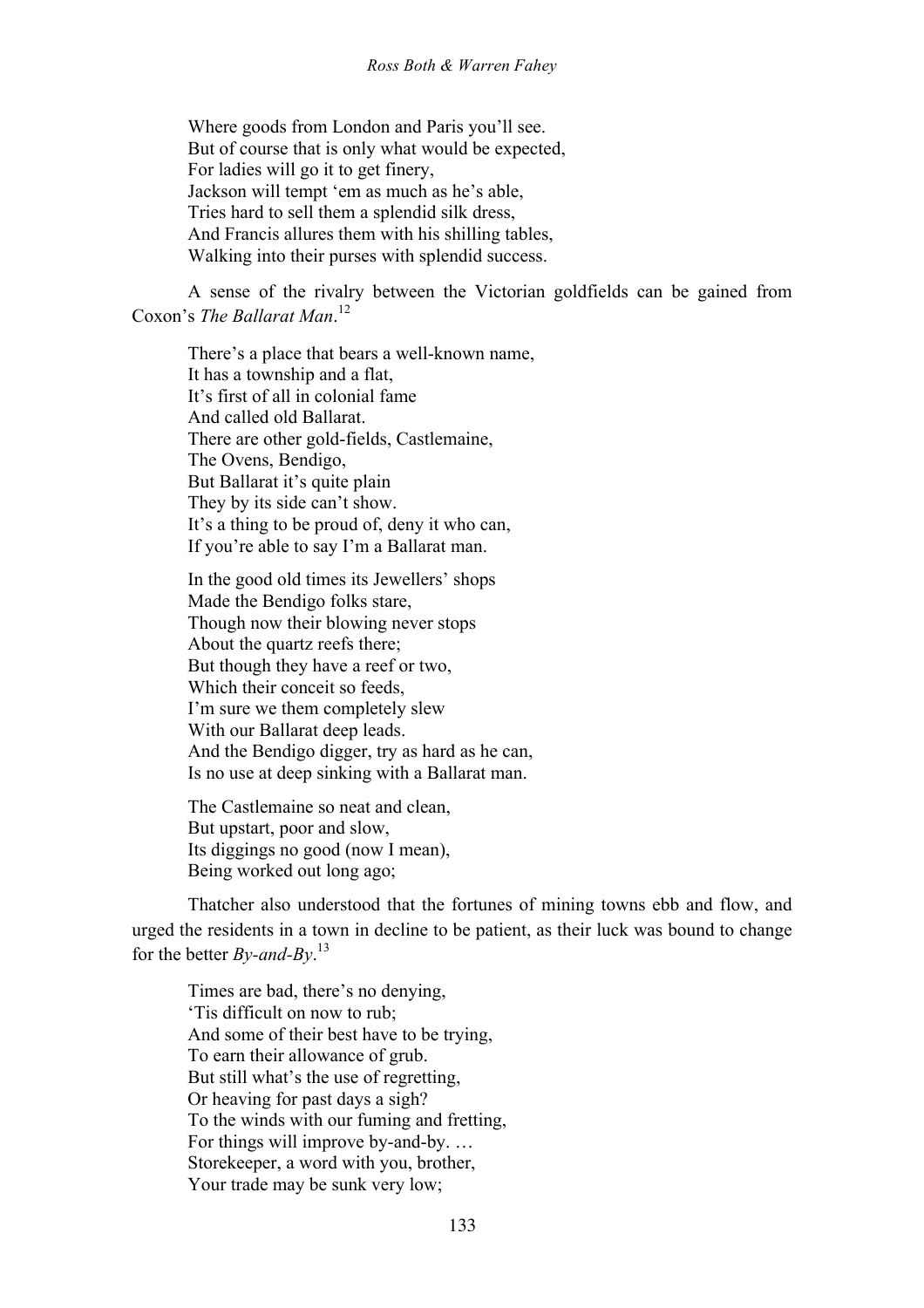You did well once, but now 'tis more 'tother Not like 'twas a few years ago. Your flour in stock long may have rested, On the shelf, too, your sardines may lie; Your pickles may be unmolested, But things will improve by-and-by.

### **Life of a Digger**

In 1872 *The Australian Town and Country Journal* published a series of articles on 'Colonial Reminiscences'; one of these, *Another Digger's Story*, relates how a group of diggers on the Forbes goldfield in southern New South Wales decided to start a 'concert hall or singing room' to provide entertainment as an alternative to the drinking and fighting that was commonplace. They thought it would be at least as profitable as golddigging and 'a desperate sight more easy'. The venue proved popular and the author of the article recalled the words of *The Digger's Song* which extolled the carefree life of the digger. $14$ 

The rock of the cradle sounds constant and clear, 'Tis music indeed to the gold-seeker's ear; For when fortune favours, it makes their hearts bold, Contented and happy, though toiling for gold.

Ah, what can compare with the life that they lead, Unvex'd by those cares of which others take heed; And when with their pile they visit the town, Repine not in finding they've knocked it all down.

In a similar vein, the "idyllic" life of a digger, unfettered by family responsibilities, is saluted in *The Digger's Chaunt*. 15

Of all the various games of life, The diggers' life is best, boys: No father, mother, child, or wife, Comes twixt us and our rest, boys. The pick and cradle are our friends, Our home is in the tent, boys: And Government a license sends, To yield us cent per cent, boys.

The difficulty of predicting the course of a buried alluvial lead, particularly a deep lead in the ancient drainage system, gave rise to the practice of "shepherding" at Ballarat, whereby men might only do the legal minimum of work on their claim while watching and waiting to see the results from shafts on adjacent claims. Men working hard at sinking shafts on their claims cursed the "shepherders" who occupied promising ground and were often mainly interested in selling it at great profit should nearby claims prove successful. Thatcher voiced this feeling in *Shepherding*, the final lines pointing out that the shepherder was not always successful.<sup>16</sup>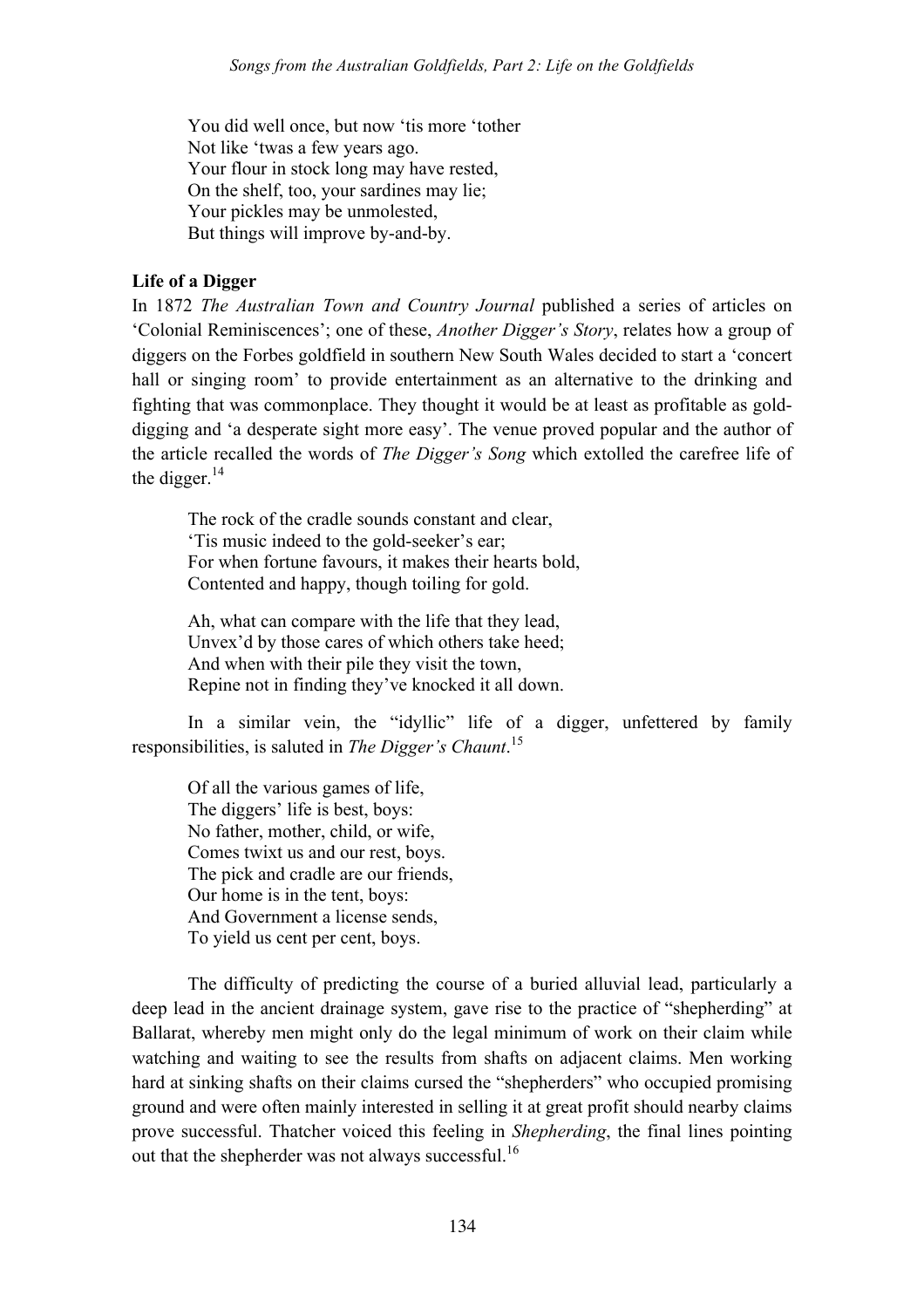I'll endeavour to describe to you in this my humble rhyme The way we jolly shepherds used to pass away the time: The first thing we'd pitch out about four shovelsful of soil, Then all knock off and have a spell from this laborious toil.

At ten o'clock we'd then toss up to see who was to shout, And if there were but three of us, we did it "odd man out":

To the grog-shop then we would repair, and drink with other chaps; And if they were out for licences we'd stand and joe the traps; And when we'd had our nobblers, to the holes away we'd cut With a pack of cards to have a game of cribbage, whist or put.

But often in shepherding for many and many a day, We'd find the blessed line had slewed, and gone the other way.

Puddling machines were used at Bendigo to wash the gold from the clay, sand and gravel, but the resulting sludge released from the hundreds of machines choked Bendigo Creek and inundated low-lying land both within Bendigo and downstream.<sup>17</sup> It was a controversial issue, but Thatcher supported the practice of puddling with his song *The Jolly Puddlers* in which he made the point that banning puddling would have a severe impact on the economy of Bendigo.<sup>18</sup>

They want to stop our puddling, as many of you know. Contractors say that of our slush there is an overflow, But if they stop us they'll be sure to injure Bendigo.

These blessed road contractors are trying us to crush, They say that they're impeded by our muddy dirty slush, They want to make us knock off but they'll find it is no go.

If you crush the puddling interest and stay the puddler's hand, What becomes of your fine buildings that hereon the township stand? The commerce of this district then would sink down precious low.

As mining underwent a transition from alluvial to quartz reefs, so the life of the digger also changed, as noted by Thatcher in *Who would'nt be a Digger*. He observed that mining was now a harder life but encouraged diggers to remain as there were still good prospects for anyone prepared for hard work.<sup>19</sup>

*Pint*pots were once filled from rich ground, And in gold bags they *sacked* it, Now strange to say in *quartz* 'tis found But it's harder to extract it: To *pick* it up's the work of weeks, And it requires great vigour, And *blasting* rocks and *damming* creeks Is done by every digger.

No one out here need toil in vain If his mind to work he's giving, In spite of hardships, it's quite plain,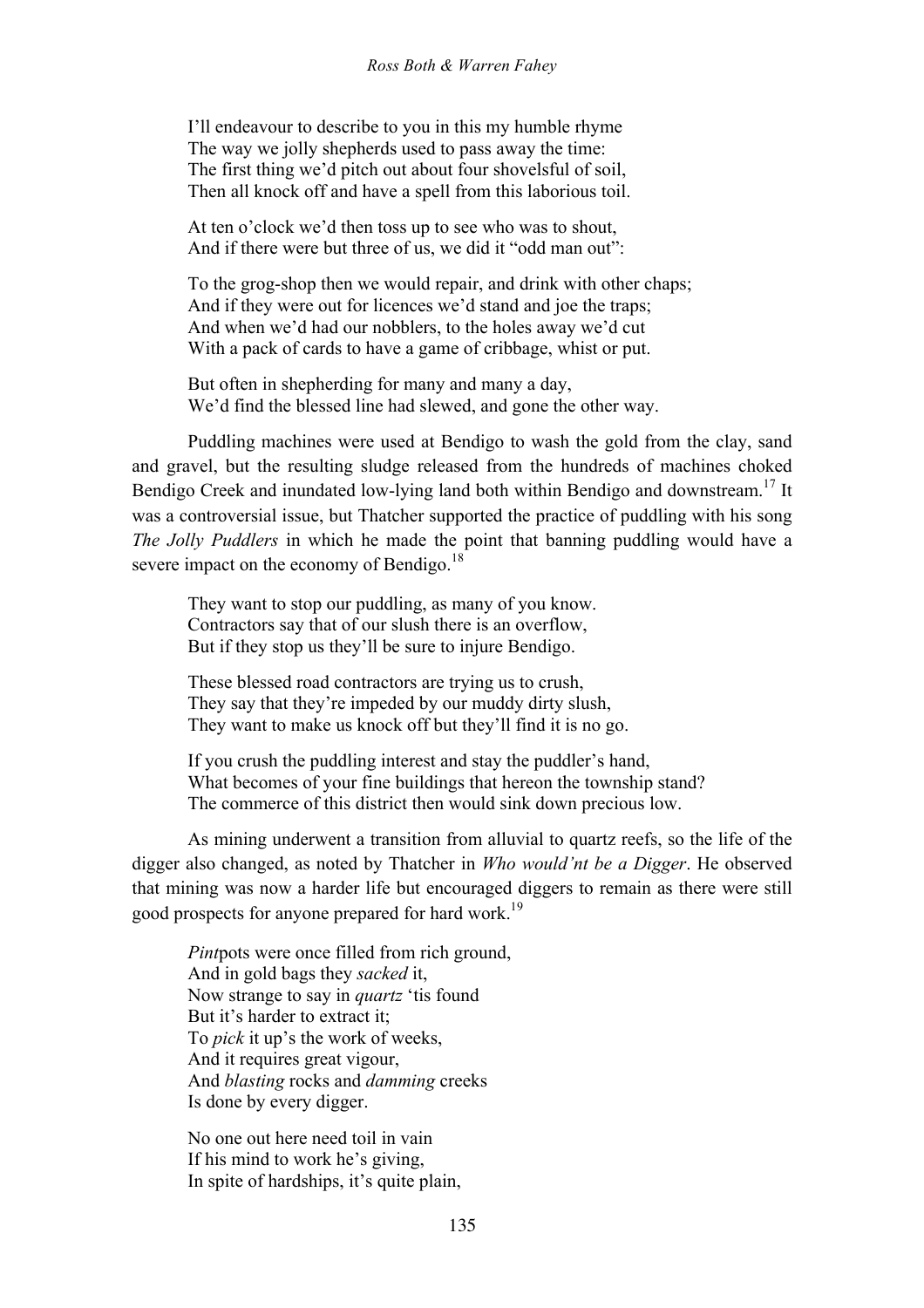Each one may get a living; So in Australia stay a while, And work away with vigour, For many a one will make his pile That's now a hard-up digger.

#### **Women on the Goldfields**

In his *History of Ballarat*, William Withers stated that '… there flocked to these shores men - young and wifeless men for the most part – eager to engage in the hunt for gold and fortune',<sup>20</sup> but in *The Colonial Widow* Coxon tells of a young woman who followed her sweetheart to Melbourne where they married before departing for the diggings. She quickly became disillusioned with her husband and felt no regret at becoming a widow $1^{21}$ 

About two years ago I left England behind me And came to my sweetheart across the wide sea, Who told me a beautiful home he could find me, If I'd come out here, and his darling wife be.

We stayed one week in Melbourne and then off we started, And by coach to the diggings we went, But at our journey's end I was quite broken-hearted To find my *home* was a rotten old tent.

And he'd go with these mates to a grog tent close handy And drinking and fighting all day there remain, Then reel home at night with a bottle of brandy, And beat me if ever I dared to complain.

One night this kind husband of mine not returning, I thought his career had received some slight check, But imagine my joy next morning when learning He'd fallen down an *old hole* and broken his neck.

As more and more women began to arrive on the goldfields (Fig. 2) young men would undoubtedly have echoed the sentiments expressed by Thatcher in *Scrumptious young gals*. <sup>22</sup> The song includes a tribute to the role played by Caroline Chisholm in assisting female emigration to Australia.

Scrumptious young gals, oh, you're togged out so finely, Adorning the digging so charming and gay; With your beautiful smiles, oh, you look so divinely, While lovers crowd round you their homage to pay. Australia may yield her profuse golden treasure, And her bright sunny skies shine with radiance too; But woman alone can afford us real pleasure – Say what would the gold-fields be without you.

Scrumptious young gals, thanks to free emigration, Out to this country for husbands you fly;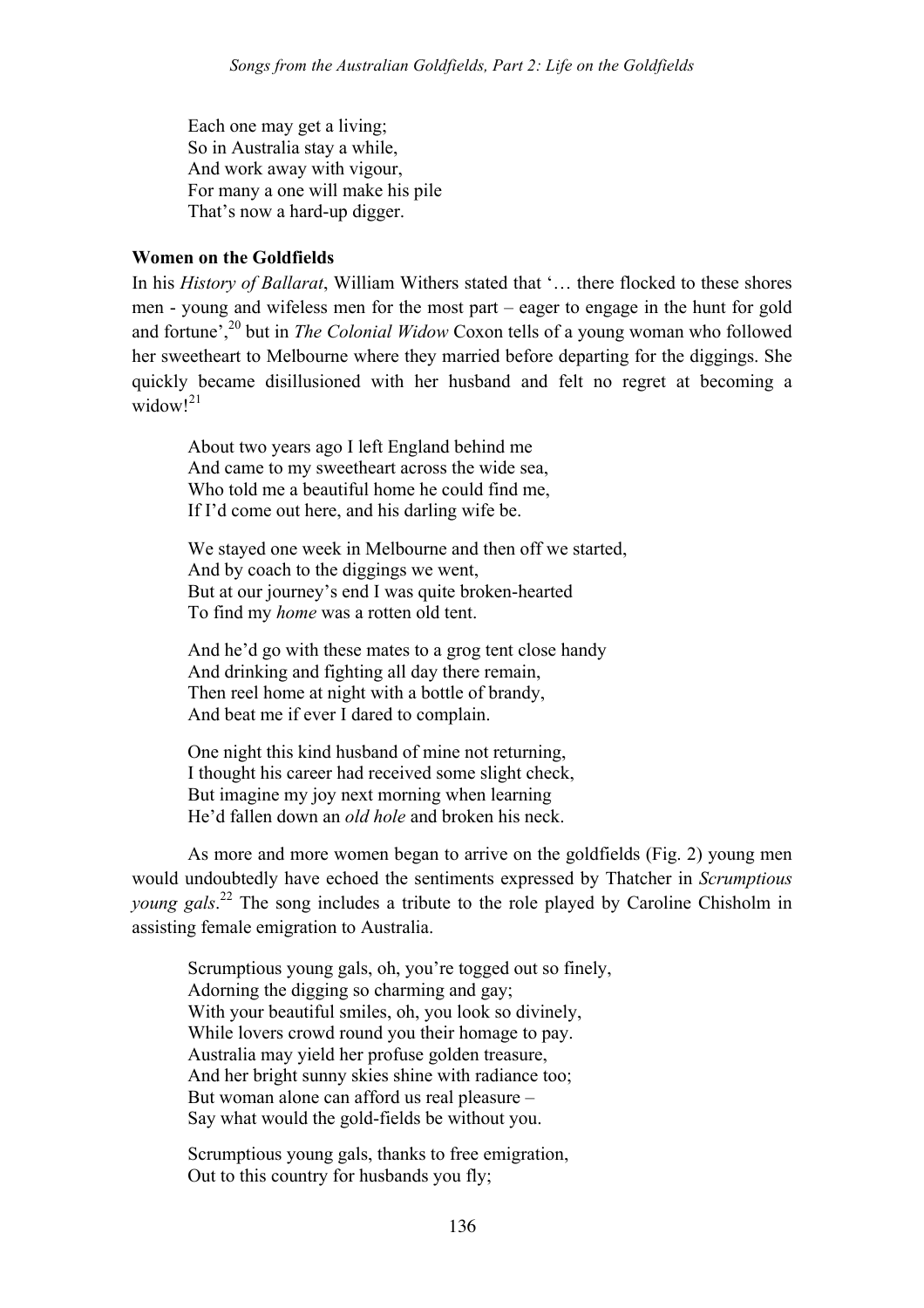Mrs Chisholm we look on with great veneration, Because she's kept up such a constant supply. Five years ago and how dull was this quarter, And how monotonous too was the life; The sight of a female then made our mouths water, And only rich diggers could pick up a wife.





Source: Courtesy State Library of Victoria. Image H81.35; H29787.

Thatcher, well-known for his satirical verses, contrasted courting customs on the goldfields with those "at home" in *Colonial courtship or love on The Diggings*. 23

What a rum lot the gals are out here. They jolly soon get colonized, sirs, …

But things are far different here, The girls don't consult their relations, What's father or mother to them, They follow their own inclinations;

The best of this colony is, The brides have no fine affectation. In saying "I will" they're "all there", And they don't faint upon the occasion.

Some brides upon their wedding night, In colonial parlance get "tight", sirs, And then in that state they evince A strong inclination to fight, sirs,

#### **Sly Grog and Out on the Spree**

Concerned that over-indulgence of alcohol by the diggers would lead to social chaos, the Victorian authorities tried for two years to ban its sale in towns on the Victorian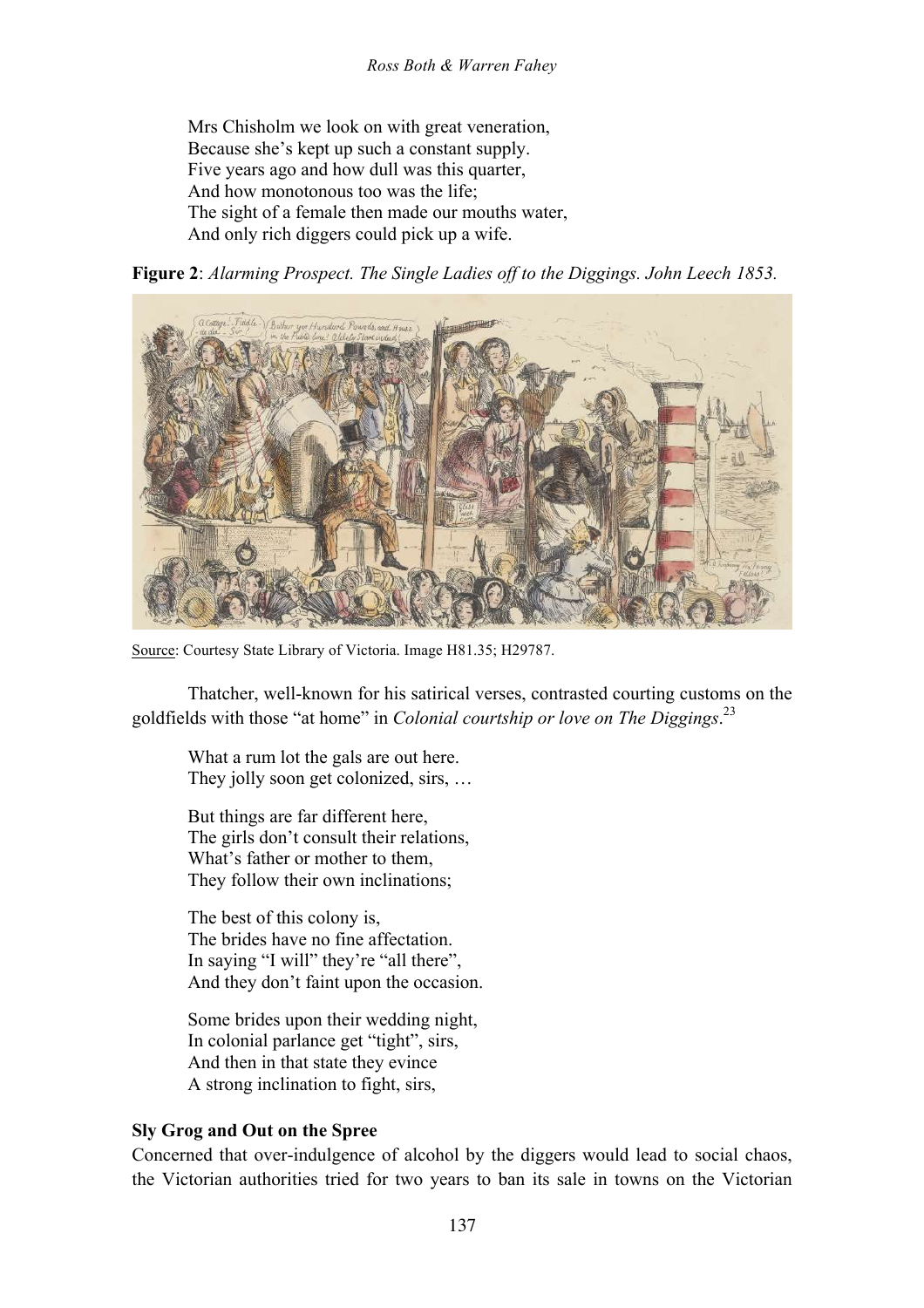goldfields; a proliferation of sly grog shops was the inevitable outcome.<sup>24</sup> Coxon's song *The Grog Tent we got tipsy in describes a typical scene.*<sup>25</sup>

The Grog Tent we got tipsy in, in old Bendigo, Was certainly the queerest place it's been my lot to know; 'Twas in the gully where we worked, and on my word it's true, Could our ounce a man a day, and ten feet sinking too. We'd then of course no fine Hotels, but thought quite great you know That grog tent we got tipsy in on old Bendigo – That grog tent we got tipsy in about four years ago.

It wasn't more than 12 by 8, no window had or door, The table, seats – were all bush made, and fixed into the floor; We nobblers drank in pannikins, two shillings for them paid, For to knock down a note or two we then were not afraid.

*Poll the Grogseller* was one of Thatcher's best-known songs; as well as an account of the sly-grog outlet we have an attempt by the authorities to catch Polly at her trade.<sup>26</sup>

Big Poll the Grogseller gets up each day, And her small rowdy tent sweeps out; She's turning in plenty of tin people say, For she knows what she's about. Polly's good-looking, and Polly is young, And Polly's possessed of a smooth oily tongue; She's an innocent face and a good head of hair, And a lot of young fellows will often go there; And they keep dropping in handsome Polly to court, And she smiles and supplies them with brandy and port,

Two sly-grog detectives have come up from town, And they both roam about in disguise; And several retailers of grog are done brown, And have reason to open their eyes: Of her small rowdy crib they are soon on the scent; But Polly's prepared when they enter her tent; They call for some brandy – "We don't sell it here, But," says Poll, "I can give you some nice ginger beer,"

Unlike Polly, not all grog-sellers were able to avoid being caught by the law; another of Coxon's songs, *The death of Sly Grog*, tells how "Glen" was eventually tricked by a shrewdly disguised 'trap'.<sup>27</sup>

Detectives by the score Tried to *stick up* that store, But were *bowled out right away*, For that store the Vict'ry named For selling Grog was famed In a most extensive way. But one fine morning they were caught, And a charge of *sly Grog* selling brought,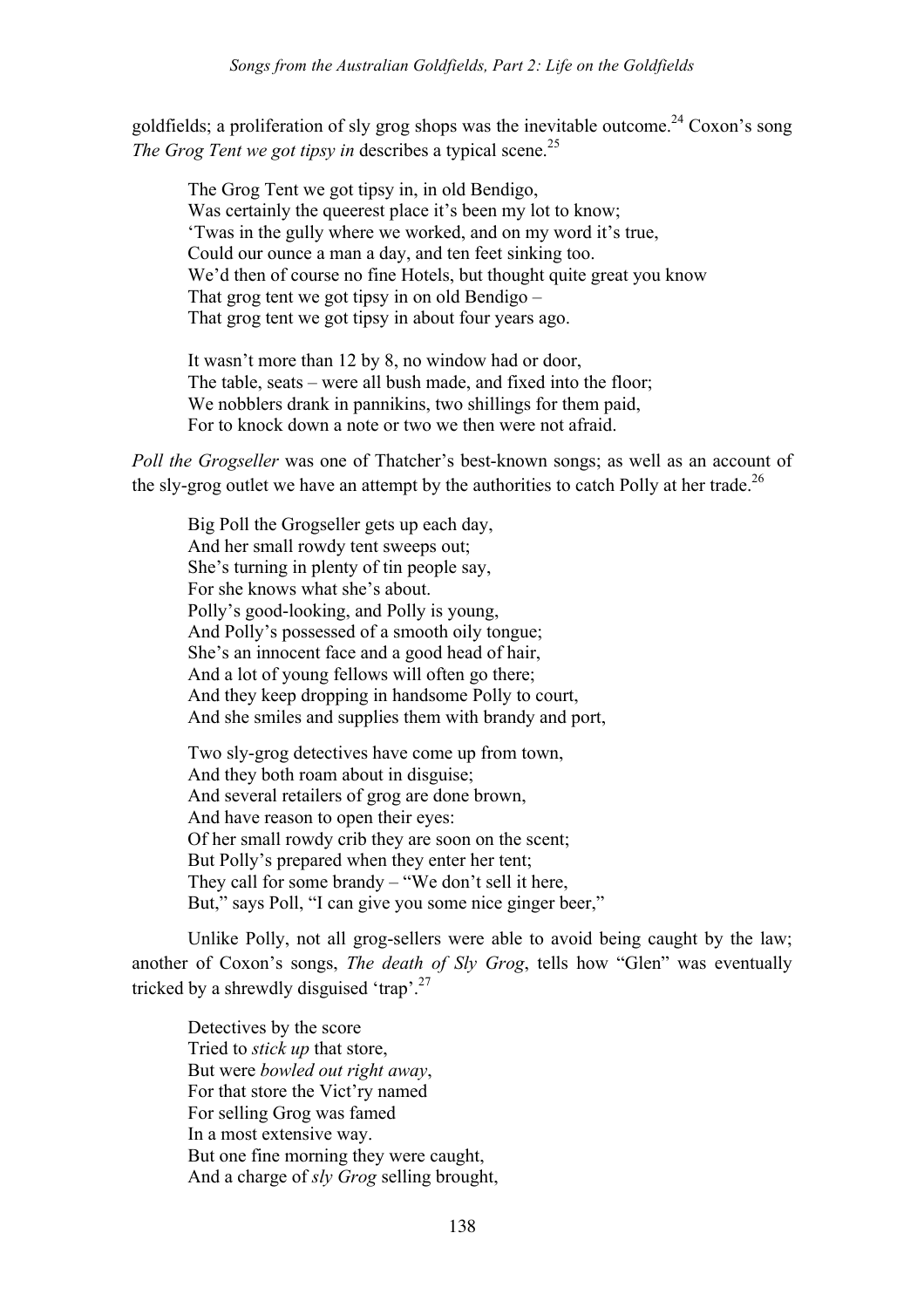By a *trap* that they called Booty, A *trap* that they called Booty, Who hit upon the funny plan Of dressing like a "Chinaman," To do "Glen" and *his duty*.

Diggers on the Victorian goldfields were notorious for their wild celebrations in Melbourne after making a rich strike (Fig. 3); *When we're out upon the spree* was an obvious topic for a Thatcher song.<sup>28</sup>

When we're out upon the spree. Oh, what jolly dogs are we, We spend our tin, and shout for young and old; The liquor we enjoy, Our mirth has no alloy, And merrily we flash about our gold. We drink to all the gals, And, seated with our pals, We enjoy ourselves like Britons, free from care; And we make the whole place ring With our voices as we sing – Oh, jolly is the digger when the gold's all there.

**Figure 3:** *Convivial Diggers in Melbourne. S.T. Gill, 1852-3.*



Source: Courtesy State Library of Victoria. Image H86.7/37

But the good times could not last forever, as Thatcher tells in *Two years ago* of a Bendigo miner looking back on his past extravagant sprees in Melbourne and hoping those times might come again. $^{29}$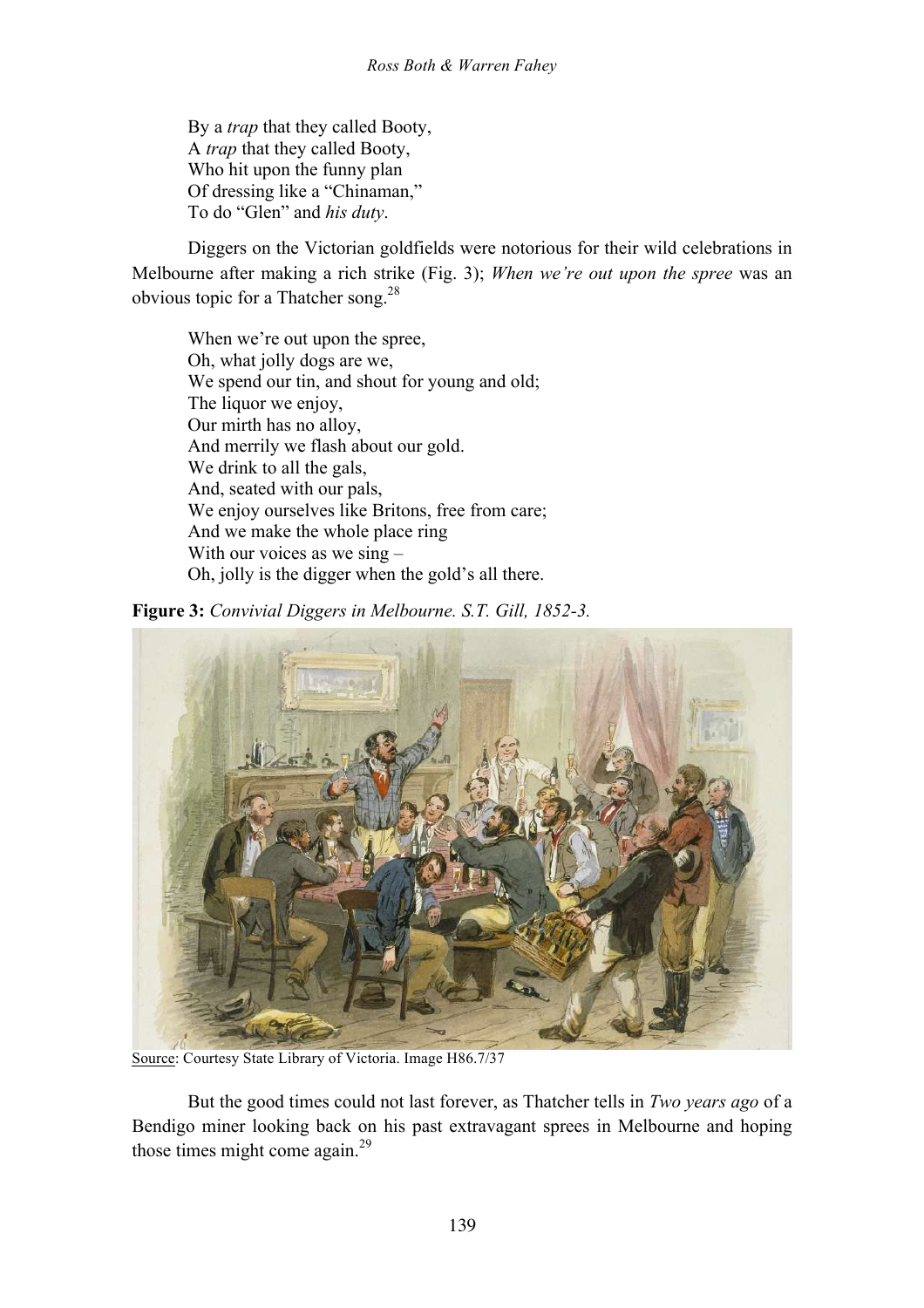Two years ago, my lads, we used To take our nuggets down, Sell the lot, and go and have A spree in Melbourne town; We rode about in two-horse cabs, And made the champagne flow, And *ate bank notes in sandwiches* About two years ago.

A sweetheart, then, on either arm About the town we'd range, And buy the dear things cashmere shawls, And refuse to take the change; Then to dancers at the theatre Our nuggets we did throw, These were the glorious times, no flies, About two years ago.

And when we'd quite run out of cash We'd tramp back every mile, And go to work again and get Another tidy *pile*; I ask you, can we do it now? But, echo answers no; Ah! times ai'nt what they used to was About two years ago.

#### **Racial Tensions**

The hostility shown by diggers towards Chinese flocking to the goldfields became a popular theme for songs by Thatcher, Small and Chanson, all of whom wrote songs with blatantly racist sentiments. In *Chinese Immigration*, one of many of Thatcher's songs about the Chinese "problem", he warned that the entire system of government in Australia was in danger of being overthrown by the 'the Celestial nation'.<sup>30</sup>

Now some of you, perhaps, may laugh, But 'tis my firm opinion, This colony some day will be Under Chinese dominion. They'll upset the Australian government, The place will be their own; And an Emperor with a long pigtail. Will sit upon the throne.

Melbourne will be the seat of power, And then 'tis my impression, Of the stations up the country They'll quickly take possession. The squatters will be used as slaves, By the Celestial nation; And growing tea and rice will be Their only compensation.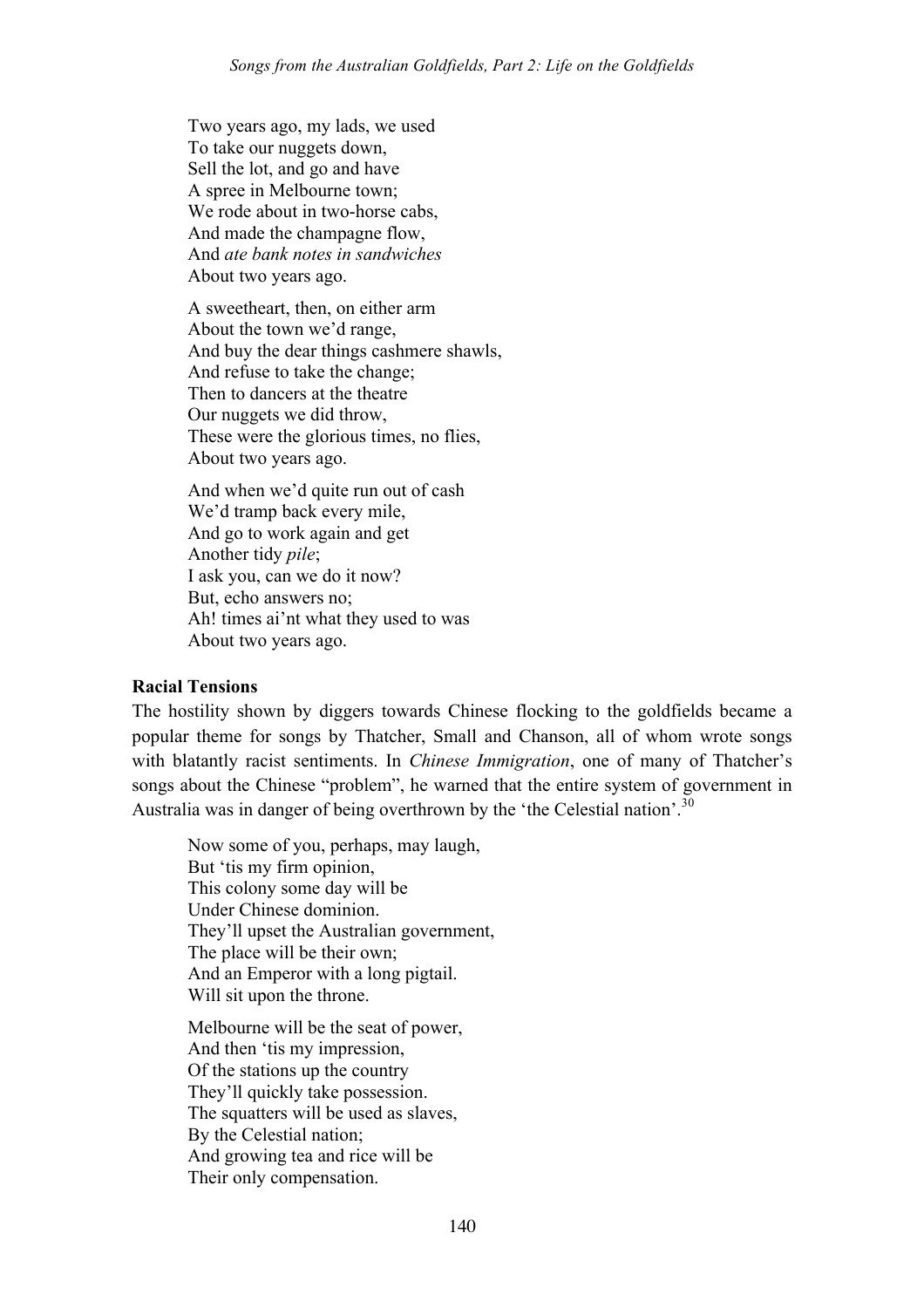Chanson also warned of the 'evil of this mighty rush', with outrageous claims of their eating habits in *Chinese Emigration*. 31

There John has got his signboard up of "lodging for the nation", He charges you quite moderate, it's all through emigration.

Oh glorious feeds he'll give you then, fat poodles rich and racy, Rat sausages and cat's meat pies, a Chinese delicacy; And bullocks which have been worked out upon some neighbouring station, You get your share of for two bob, it's all through emigration.

Another unpleasant song is *John Chinaman's Marriage*, which Thatcher claimed had been 'sung by him for 400 nights'.<sup>32</sup> In it, he mocks 'poor Ching Chong ... [who at] digging saved a lot of gold', but had been unable to find wife until

At length a girl named Cock-eyed Fan, Took pity on the Chinaman.

…

To look at her 'twas hard to say, Exactly where her beauty lay; Her complexion was a dirty brown, And she'd lately come from Hobart Town; Small-pox had left big traces there, She'd a snub nose and deep red hair, But finding fault was not his plan, She was just the girl for the Chinaman,

They went to church, and John with pride, Surveyed his fat and blooming bride;

But as soon as they were married "Cock-eyed Fan" immediately began taking advantage of her unfortunate husband.

And then she came out very flash, Like winking spent her husband's cash; She brought tears into his eye, Whilst "no sabby" was poor John's reply;

She put poor John in quite a fright, For often she'd stop out all night; And in the morning home she'd come, Smelling delightfully of rum. She then repudiated rice, And swore such scran would not suffice, At length from him clean off she ran, And left her faithful Chinaman.

However, Thatcher also wrote songs that were less critical of the Chinese and even some that were sympathetic, an example being *The Chinaman* in which Thatcher suggests that the Chinese were not so bad after all. $33$  Thatcher knew what his audiences wanted to hear but perhaps he may also have regretted some of his more racist contributions?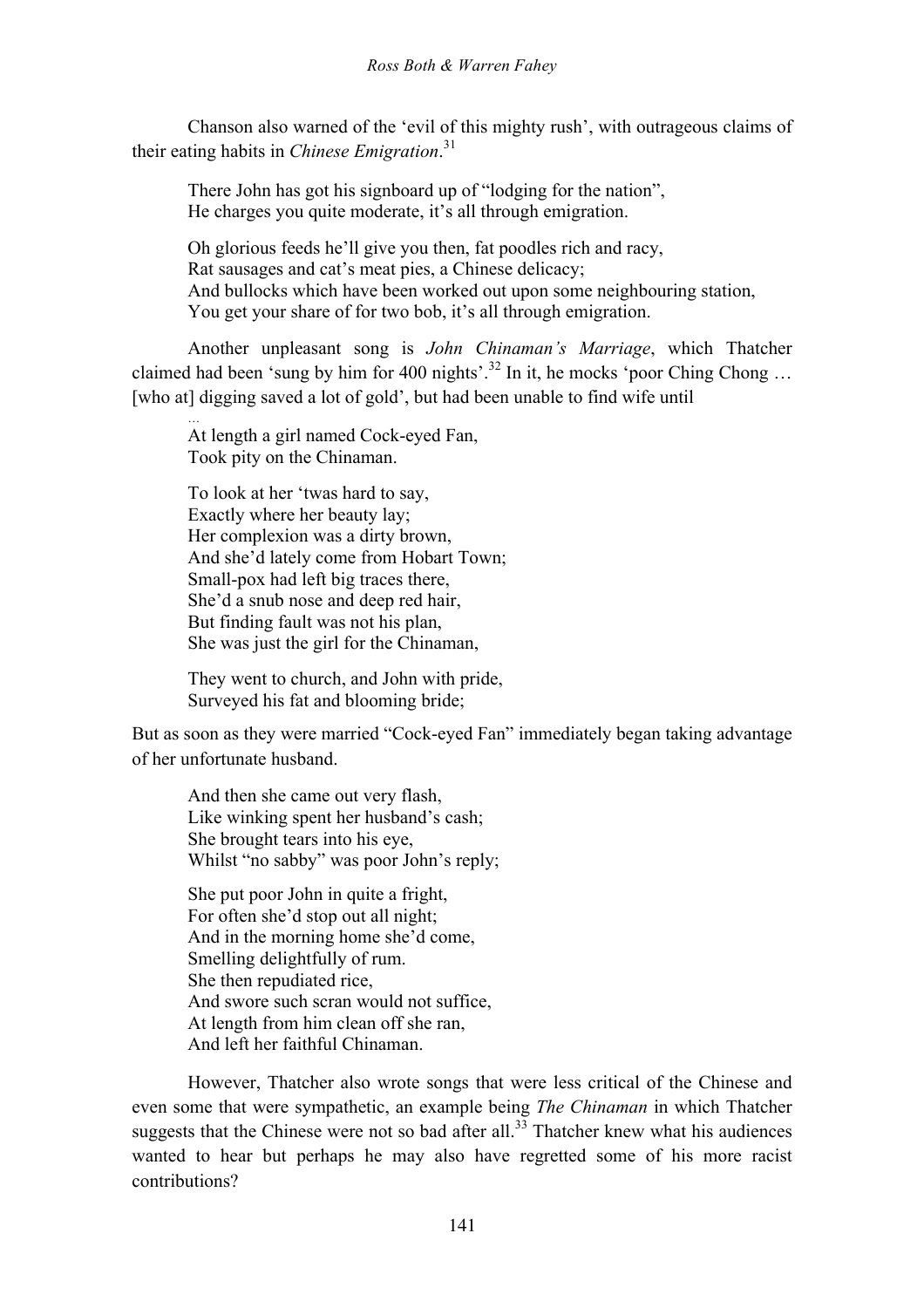The Chinaman traverses the wide world through, On the diggings him you'll find, Staggering under a big bamboo, While his pigtail hangs behind: Should a stranger be inquisitive, And ask him questions try, A vacant stare then John will give, And "no sabby" he'll reply. He's a peaceable fellow, deny who can, And there's many worse than a Chinaman.

### **Law and Disorder**

Although Blainey described the Australian goldfields as 'probably more orderly than California's',  $34$  fighting and thieving were nevertheless commonplace, as Sherer observed on the Fryer's Creek diggings.

Quarrelling was as common as breakfasting; and thieving both by day and night, amongst the tents and workings, where the auriferous earth remained unremoved for washing, was also common either amongst some ill-associated parties themselves, or by the professed plunderers and thieves.<sup>35</sup>

Thatcher too found reason to complain about lawlessness in *The Rowdy Mob*. 36

This Ballarat's a curious spot, At least I'm sure I've found it so, Bad luck is sure to be my lot, No matter to what part I go. I really do feel quite unnerved, In fact it nearly makes me sob, To think how shamefully I'm served, By that disgraceful rowdy mob.

I got acquainted with a gal That kept a little sly grog tent, She had dark eyes, her name was Sal, To visit her I often went, Whilst there one day, to my surprise, An ugly fellow she called Bob, Slipped into me and blacked my eyes, Of course one of the rowdy mob.

If to the theatre I go, Or to the *"Charlie"* for a dance, A fight begins, and then I know I don't stand even half a chance. Although I try to walk away, I'm sure to get one for my nob, "That's him" some cove is sure to say, So I'm mauled by the rowdy mob.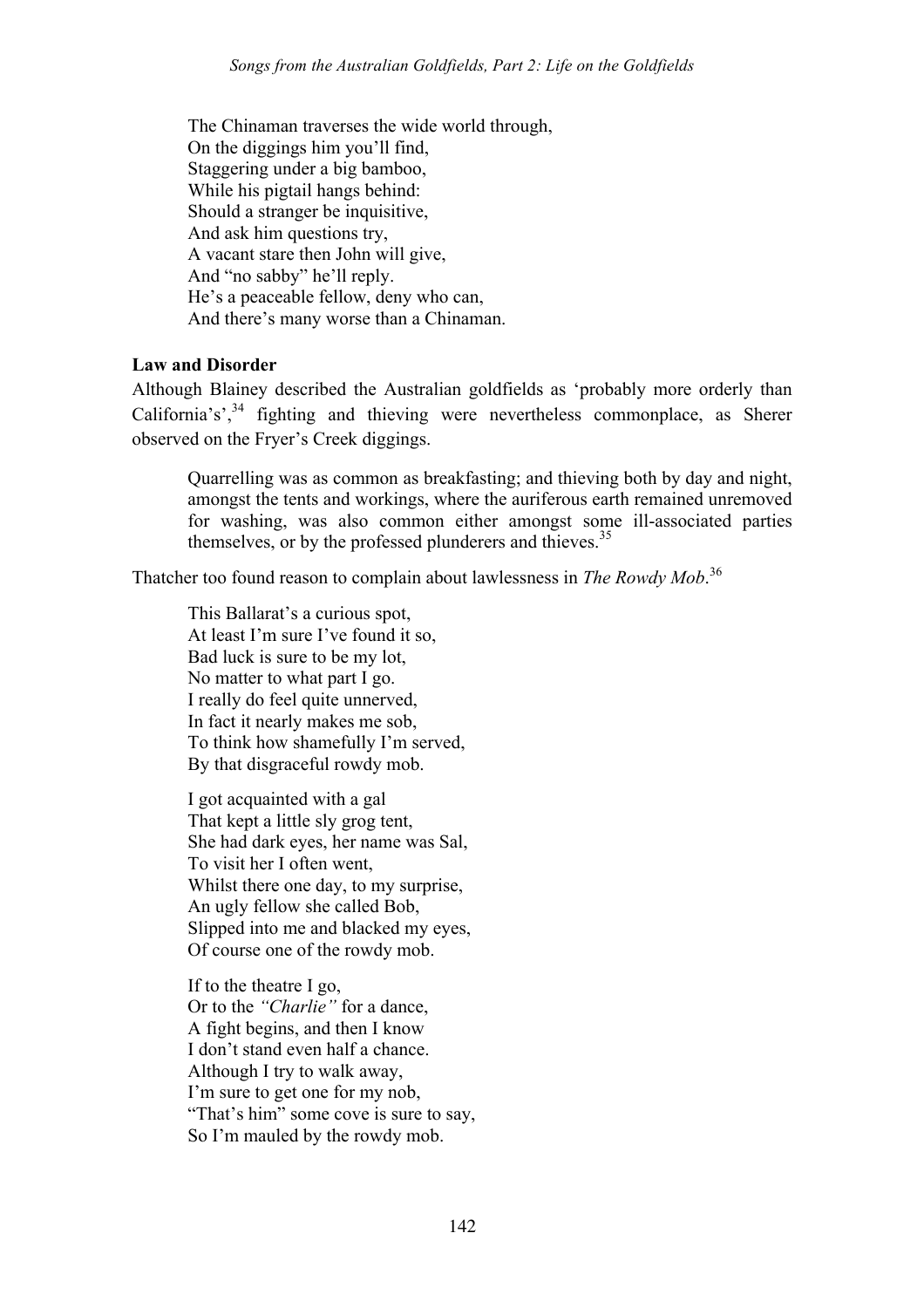Handing out justice could be a haphazard procedure according to *Justice on the Mines* by an anonymous satirist.<sup>37</sup>

The courthouse was a shanty and Constable Lanty Had the prisoner chained to a tree. "What's the case?" asked his worship, as backward he leant, While his pipe he was comfortably lighting, "Is it murder, or robbing with dire intent?" "No, your worship, the cove has been fighting".

"What! Fighting indeed, to make men's noses bleed? This is indeed a trifle too frisky; But Lanty just go to the pub down below And bring me a good nip of whisky."

On getting his whisky the magistrate decided that the misdemeanour warranted a drastic penalty.

"You see the mail-coach has just come to town, Take the prisoner and into it bang him, From this place where he stands, mind, obey my commands, And then from the coach take him and hang him."

When the constable protested "But Your Worship! The case is assault at the most ..." the magistrate took umbrage at having his judgement questioned and attacked the constable.

A scuffle ensued twixt the trap and the beak, The diggers came round them delighted, They'd have seen the thing through if it lasted a week, 'Til the quarrel was properly righted. At length it was over, and thoroughly sober His worship to put them a fright in Set the prisoner free, who was chained to a tree, On paying two guineas for fighting.

As the rush to the Ophir goldfield began in May 1851 Governor FitzRoy attempted to control the rush and discourage men from joining it by introducing a licence fee of 30 shillings per month for each digger. The fee was later extended to goldfields tradesmen and servants and doubled for foreigners,<sup>38</sup> leading to a protest in the form of *The Foreign Digger's Song*. 39

Though Wentworth may bluster, and Thomson look glum, I care not for either one crack of my thumb; But this I can tell them, their new licence fee Will never be paid, though an alien, by me. In peace I arrived, and in peace I'll depart, Should the land I have sought be no home of my heart. But here while I'm one of a stout-hearted throng, I'll submit to privations, but never to wrong.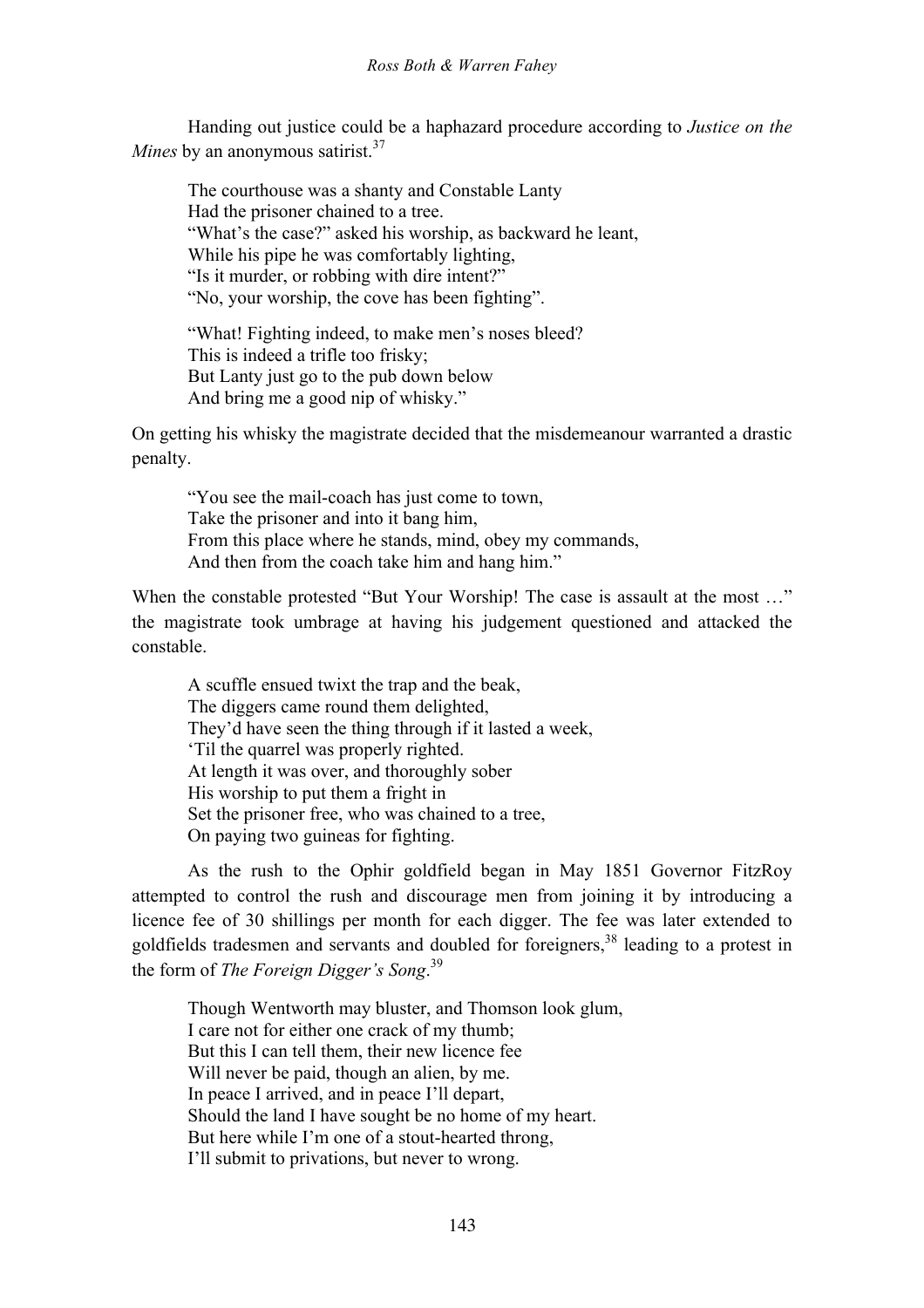A similar licence system operating on the Victorian goldfields was detested by the diggers, particularly at Ballarat, where they sank shafts in search of gold in the "deep leads". Diggers were required to pay the licence regardless of whether they struck gold or not and, as pointed out by Blainey, the difficulty in predicting the course of the deep leads made mining at Ballarat 'more of a gamble than any other branch of gold mining'.<sup>40</sup> Thatcher devoted several songs in supporting the diggers on this issue and *Where's your license* became one of his most popular songs.<sup>41</sup>

The morning was fine, The sun brightly did shine, The diggers were working away; When the inspector of traps, Said now, my fine chaps, We'll go licence hunting today! Some went this way, some that, Some to Bendigo Flat, And a lot to the White Hills did tramp; Whilst others did bear, Up toward Golden Square, And the rest of them kept round the camp.

Now a tall, ugly trap, He espied a young chap, Up the gully a cutting like fun; So he quickly gave chase, But 'twas a hard race, For, mind you, the digger could run. Down a hole he did pop, While the bobby up top, Says – "Just come up", shaking his staff - Young man of the crown, If yer wants me come down, For I'm not to be caught with such chaff.

The licence system and the heavy-handed way in which the "traps" carried out the inspections eventually led to the armed Eureka rebellion at Ballarat in the early hours of 3 December 1854.<sup>42</sup> For such a momentous event in the history of Australia, there is a curious dearth of songs dating from the time. Even Thatcher made no mention of it, in spite of being then on the Victorian goldfields. He was never reluctant to lampoon local authorities and one might have anticipated a song defending the actions of the rebels and criticising the brutality of the troops in crushing the rebellion. But he was well aware of what his audiences wanted to hear, so perhaps the explanation lies in Anderson's observation that 'Thatcher's songs dealt with the larger historical events as well as local issues but the latter were more popular<sup> $1,43$ </sup> Or it may have been that as Eureka had generated such intense emotions amongst the diggers he felt it best not to comment in song.

This does not mean that songs of Eureka were not created and circulated – but they have not survived. The only contemporary example known to the authors is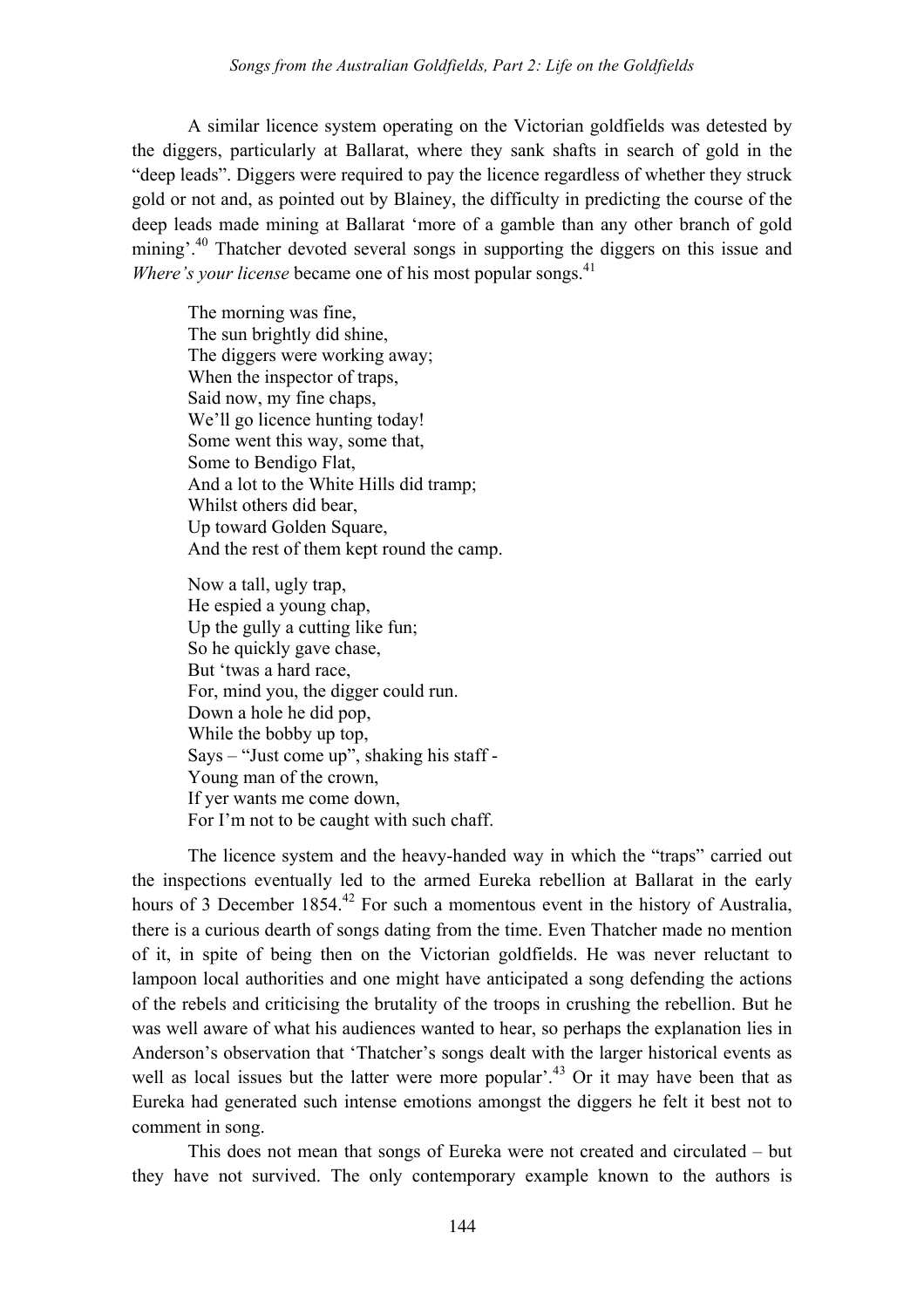Rafaello Carboni's *Victoria's Southern Cross* (the chorus is included here as the leader of the rebels. Peter Lalor, is not mentioned in any of the verses).  $44$ 

When Ballaarat unfurled the "Southern Cross", Of joy a shout ascended to the heavens; The bearer was Toronto's Captain Ross; All frightened into fits red-taped ravens.

*Chorus* : For brave Lalor – Was found "all there". With dauntless dare: His men inspiring: To wolf or bear, Defiance bidding, He made them swear – Be faithful to the Standard, for victory or death.

Bloodhounds were soon let loose, with grog imbued, And murder stained that Sunday! Sunday morning; The Southern Cross in digger's gore imbrued, Was torn away, and left the diggers mourning!

Victoria men, to scare, stifle or tame, Ye quarter-deck monsters are too impotent; The Southern Cross will float again the same, *United* Britons, ye are *omnipotent*.

In 19<sup>th</sup> century Australia bushranging was widespread and gold escorts on their way from the goldfields were obvious targets. The most spectacular attack was that by Frank Christie (*alias* Frank Gardiner) and his gang at Eugowra Rocks in June 1862 when they robbed the Forbes gold escort of 2,700 ozs of gold and £3,700 in cash.<sup>45</sup> *The Bail-up at Eugowra Rocks* is a modified version of an earlier song *The morning of the fray*, attributed to Gardiner himself.<sup>46</sup>

It's all about bold Frank Gardiner with the devil in his eye, He said "We've work before us lads we've got to do or die.

We'll stop the Orange escort with powder and with ball. We'll shoot the coach to pieces and we'll down the peelers all. We'll lift the diggers' money we'll collar all their gold, So mind your guns are killers now my comrades true and bold"

So now off go the rifles the battle has begun. The escort started running boys all in the setting sun. The robbers seized their plunder so saucy and so bold, And they're riding from Eugowra Rocks encumbered with their gold.

As noted by Ward, '… bushrangers found it easier to rob the diggers than to dig for themselves'<sup>47</sup> and *Going to The Diggings* recalls the experiences of a man and 'an old chum called Higgings' who were robbed by the notorious Ben Hall on the road from the Forbes goldfield. $48$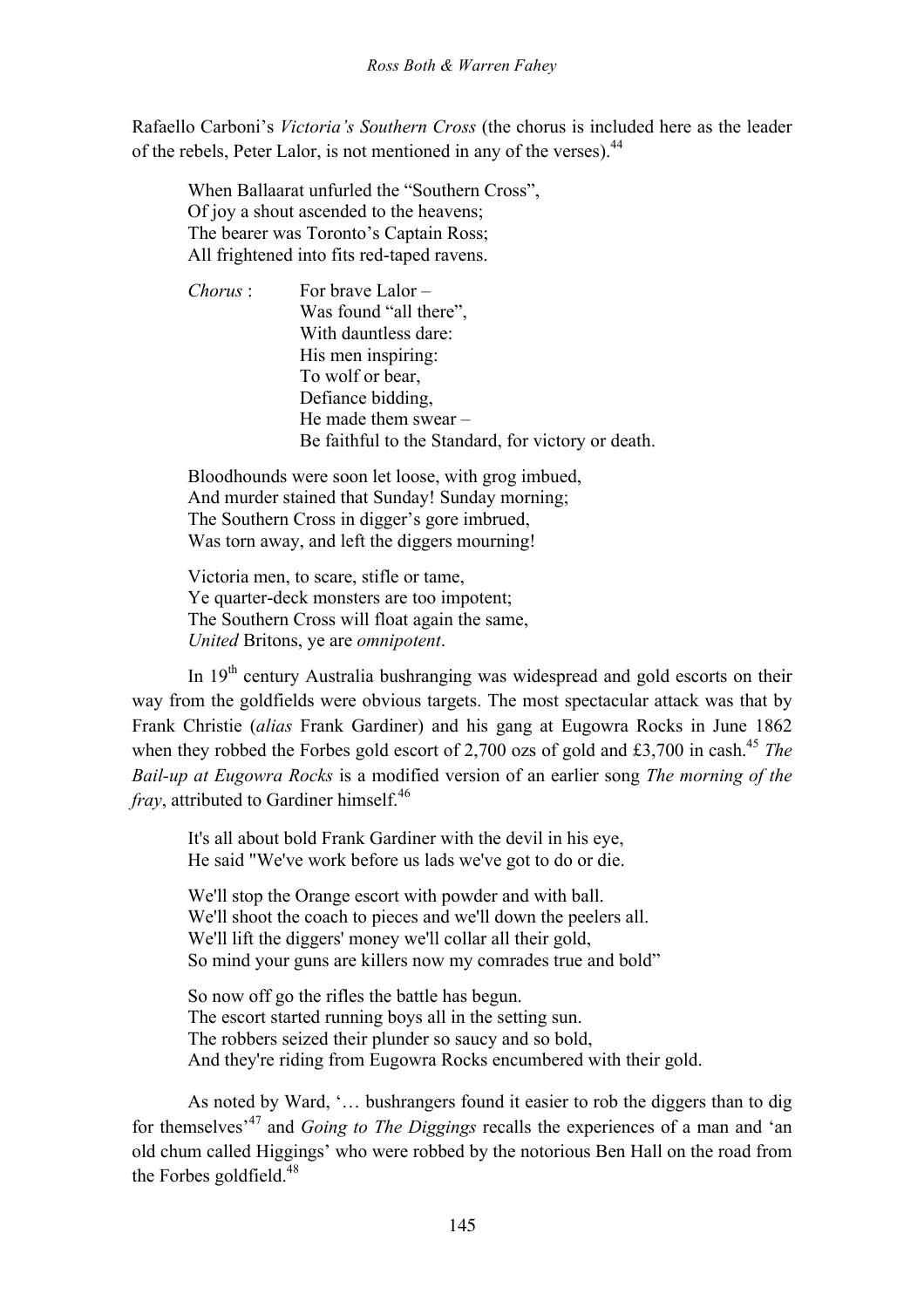And next to Forbes we diggers went, And on the South Lead struck it; A golden hole, and no mistake, Two pounds weight to the bucket. I saw we'd made a tidy haul, So sold our tent and riggings: And left – though soon we met Ben Hall, When coming from the diggings.

Resistance being no avail, I felt uncommon funny; A pistol was held to my head, And made me yield my money. My situation was as bad As that of poor old Higgings; For I was totally clean'd out, When coming from the diggings.

The exploits of a miner who turned to bushranging are related in *The Maryborough Miner*<sup>49</sup> but Australian folklorists have long questioned the provenance of the song.<sup>50</sup>

### **Conclusions**

Songs found in newspapers, broadsides and entertainers' songbooks provide a vivid picture of life on the Australian goldfields in the  $19<sup>th</sup>$  century. The role of newspapers, particularly regional ones, should not be overlooked in any history of songs and poetry being published about gold mining. During the goldrush era, newspapers sprang up faster than churches and second only to grog shanties. Miners thirsted for news of home and particularly news of lucky strikes. Most newspapers were privately owned and operated and the owner was usually the journalist, advertising manager, printer and retailer. As mining communities grew, so did the number of pages in a newspaper. Rival newspapers also set up offering stiff competition. It seems many of these independent editors encouraged verse, with some newspapers carrying verse in nearly every issue. Miners liked to read verse about miners, and professional songwriters like Thatcher and Small stood alongside often clumsy contributions that could well have been written in the proverbial "thumbnail dipped in tar". It should also be observed that the songs and verse often offered a different perspective of mining - the emotional history through songs of remorse, frustration and, sometimes, anger. Satire of colonial figures, especially those responsible for mining edicts, police and local politicians, were also welcome; one imagines the newspaper owners made a few enemies through such verse.

The anti-authoritarian character of the diggers is reflected in song and it is interesting to speculate whether our convict past played a role in how miners viewed the police; distrust and defiance being the spirit of the day. The songs also had a role in camaraderie and early development of the mateship ethos. Miners had to work in pairs one down the hole and the other working the winch and bucket. There was also the need to watch each other's back in case of attack or their tent supplies being raided - mining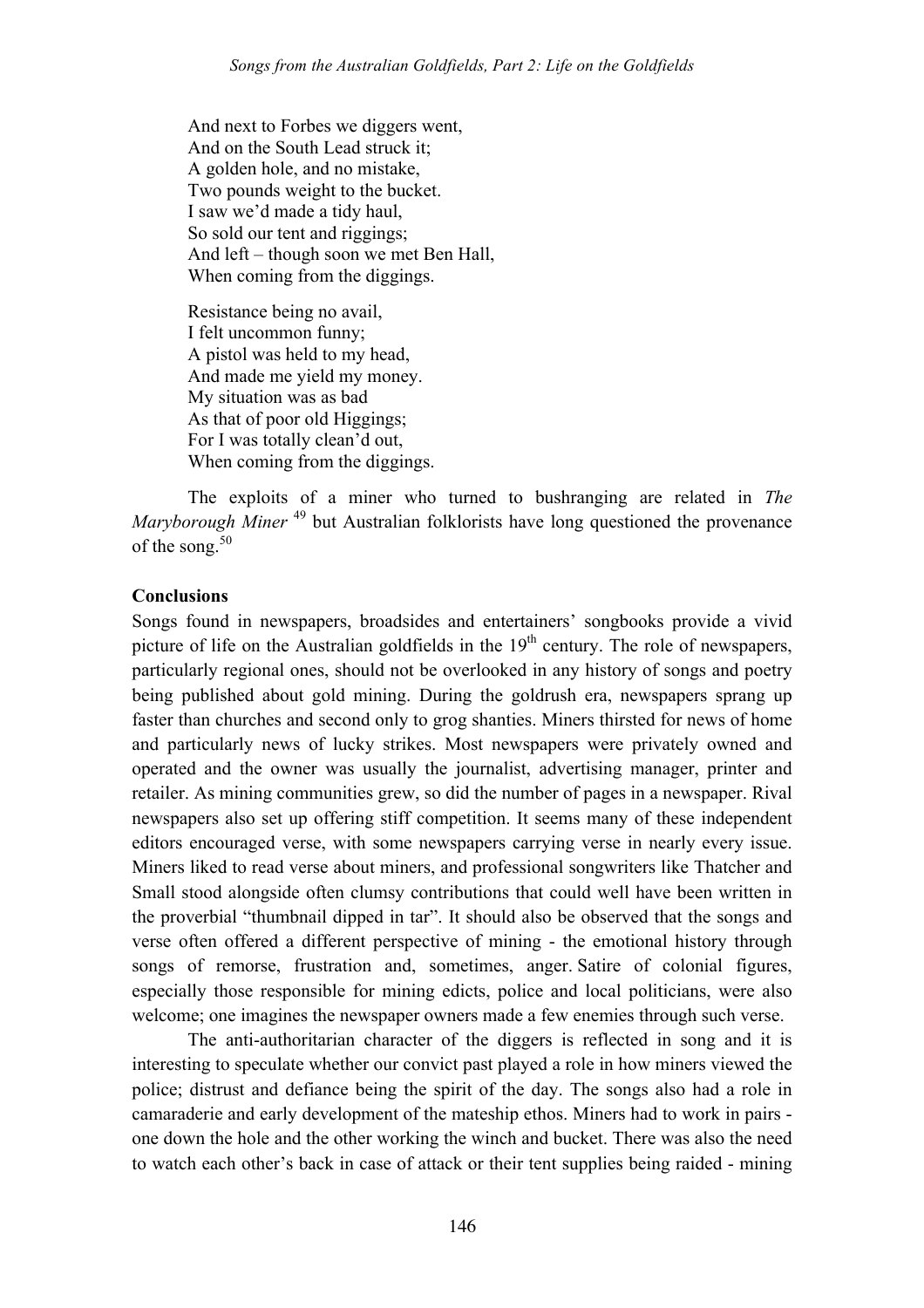towns were rough and dangerous places. Singing, especially community singing, created a safe atmosphere and so-called "singing rooms", often attached to a hotel, were popular. The miners must have known their limits in such establishments and troublemakers were probably shown the door, thus depriving them of entertainment. Miners also sang as they worked or passed the time resting in their tents. Singing was a natural entertainment, even when alone. The songs also provided a link with 'home' and family, and many a grizzled old miner would find himself with teary eyes on listening to some old ballad he recalled from his mother or sister.

Many of the goldfields songs were written for performance and, had they not been written down by the likes of Thatcher and Small in their songbooks or published in newspapers, would have disappeared. Unlike shearing, droving and bushranging songs, few mining songs entered the popular oral tradition. Perhaps excitement over the 'new gold' of wool, wheat and beef obliterated the gold mania or, more likely, people saw it, like the convict era, as something that had passed.

#### **Acknowledgments**

#### **Endnotes**

<u> 1989 - Jan Samuel Barbara, margaret e</u>

*Turned Upside-down: The Australian Gold Rush told through songs, stories & reminiscences*, Published as an e-book by Bodgie Books, Sydney, 2013, p. 164.<br><sup>10</sup> Joe Small, *The New Zealand and Australian Songster*, Tribe, Mosley & Cargill, Christchurch, 1866, pp.

We thank Danny Spooner, Robert and Margaret Vernon, Dave Clark, Kathy Townsend, Anne Both, Lynette Peterson and Nicholas Wall (Librarian of English Folk Dance and Song Society) for their encouragement, advice and assistance with our ongoing research into songs from Australia's mining fields.

 $<sup>1</sup>$  As in Part 1 of this paper, the selection of songs presented here are examples to illustrate life on the</sup> Australian goldfields. Because of space limitations, songs are not reproduced in full and choruses are omitted; complete texts can be found in the appropriate references.

<sup>2</sup> Hugh Anderson, in Noel Bede Nairn (ed.), *Australian Dictionary of Biography*, Vol. 6, 1851-1890, R-Z, Melbourne University Press, 1976, p. 259.<br><sup>3</sup> *The Argus*, 7 April 1854, p. 5.<br><sup>4</sup> Charles Thatcher, *Thatcher's Colonial Songs: forming a complete comic history of the early diggings*,

<sup>1864,</sup> pp. 73-75. Facsimile edition, Libraries Board of South Australia, 1964.<br><sup>5</sup> *Ibid.*, pp. 34-35. 6 *The Colonial Songster containing several new Irish Colonial Songs written by Mr. J. Small and a choice selection of popular songs of the day*, A.T Hodgson, Castlemaine, c.1880, pp. 10-11. 7 Hugh Anderson, *Goldfield songs by Charles Thatcher*, Red Rooster Press, Hotham Hill, 2001, pp. 61-

<sup>62.</sup>

<sup>8</sup> John Meredith and Hugh Anderson, *Folk Songs of Australia and the men and women who sang them*, New South Wales University Press, 1985, p. 180. This song was collected by the folklorist John Meredith from Mrs. Sally Sloane. Several fragments of a similar song were collected by Warren Fahey as *Castles in the Air*. <sup>9</sup> This version is an amalgamation of fragments from several sources. See, Warren Fahey, *The World* 

<sup>11-13.&</sup>lt;br><sup>11</sup> Anderson, *Goldfield songs by Charles Thatcher*, pp. 43-44.<br><sup>12</sup> William Coxon, *Coxon's Comic Songster*, W.M. Brown, Ballarat, c.1859, pp. 5-6.<br><sup>13</sup> Thatcher, *Thatcher's Colonial Songs*, 1864, pp. 58-59.<br><sup>14</sup>

<sup>15</sup> *Bell's Sydney Life and Sporting Reviewer,* 2 October 1852, p. 1.

<sup>16</sup> Anderson, *Goldfield songs by Charles Thatcher*, pp. 33-34.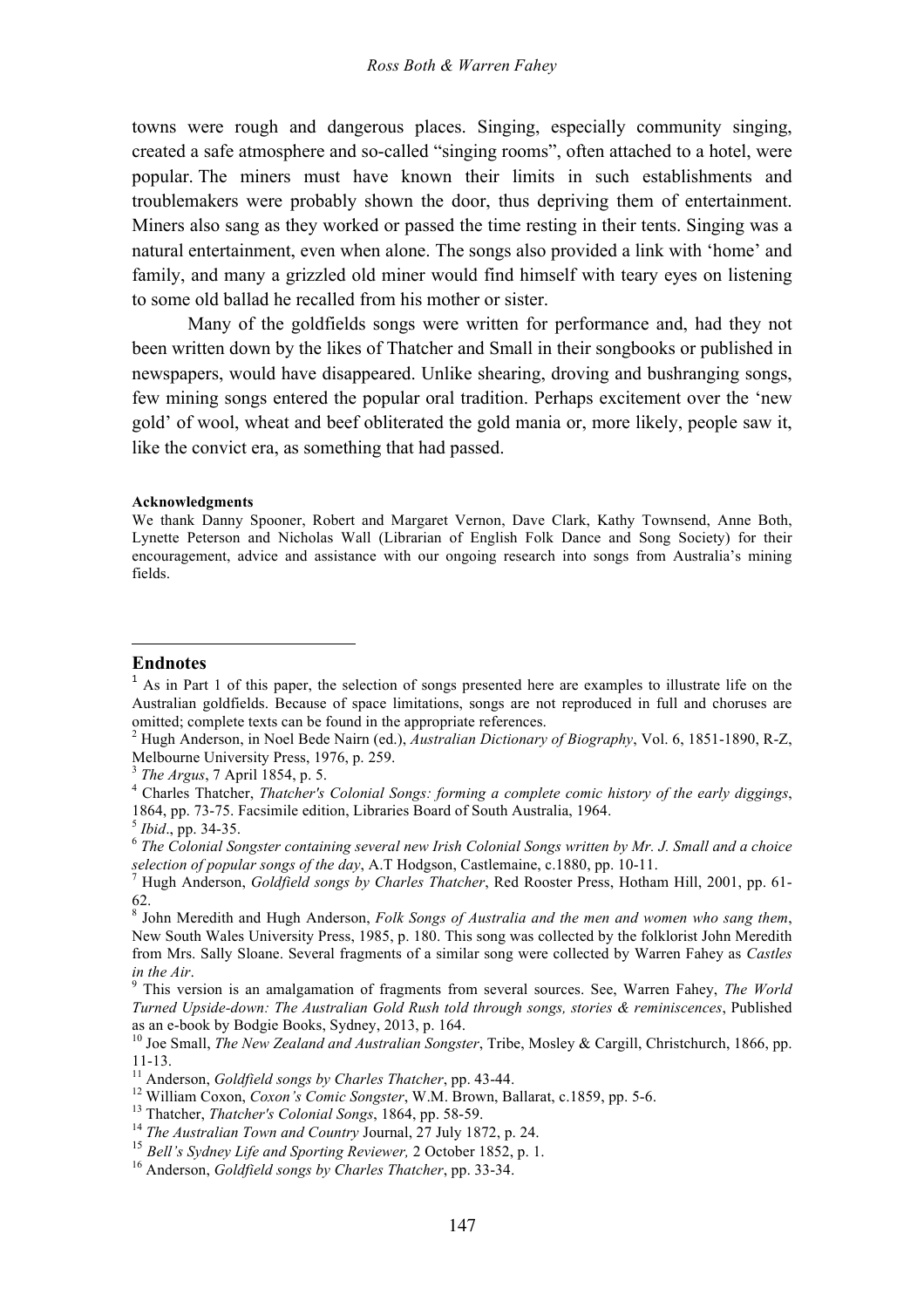<sup>17</sup> Lynnette Peterson, 'Reading the Landscape: documentation and analysis of a relict feature of land degradation in the Bendigo District, Victoria', *Monash Publications in Geography*, no. 48, 1996, pp. 14, 43, 53, 96. Peterson has shown that downstream from Bendigo over 700  $\text{km}^2$  of land is capped by a hardsetting 'clay sludge' layer ranging in thickness from a few cm up to 3 m – an environmental legacy of puddling.

 

<sup>18</sup> Anderson, *Goldfield songs by Charles Thatcher*, 2001, pp. 35-36.<br><sup>19</sup> Thatcher, *Thatcher's Colonial Songs*, 1864, pp. 6-7.<br><sup>20</sup> William Withers, *History of Ballarat: from the first pastoral settlement to the presen* & Co,  $2<sup>nd</sup>$  edtn, 1887, p. 46. Clare Wright has pointed out that Withers' statement about the men being wifeless is only valid for the early part of the goldrush, viz. late 1851 and early 1852. See, *The Forgotten*  Rebels of Eureka, Text Publishing, Melbourne, 2013, p. xi.<br>
<sup>21</sup> Coxon, *Coxon's Comic Songster*, pp. 23-24.<br>
<sup>22</sup> Thatcher, *Thatcher's Colonial Songs*, 1864, p. 48.<br>
<sup>23</sup> Ibid., pp. 8-9.<br>
<sup>24</sup> Geoffrey Blainey, *The Rush* 

Press, Parkville, 1964, p. 41; Wright, *The Forgotten Rebels of Eureka*, pp. 257-258.<br><sup>25</sup> Coxon, *Coxon's Comic Songster*, p. 35.<br><sup>26</sup> Thatcher, *Thatcher's Colonial Songs*, 1864, p. 75.<br><sup>27</sup> Coxon, *Coxon's Comic Songste* 

Victoria Press, J.N. Sayers, Printer, Melbourne, 1854, 1p.<br><sup>30</sup> Charles Thatcher, *Thatcher's Colonial Songster*, Charlwood & Son, Melbourne, 1857, pp. 5-6.

<sup>31</sup> George Chanson, *The Sydney Songster, No. 1: a collection of new original, local and comic songs*, D. Roberts, Sydney, c.1869, p. 14.<br><sup>32</sup> Thatcher, *Thatcher's Colonial Songster*, 1857, pp. 20-21.

<sup>33</sup> Thatcher, *Thatcher's Colonial Songs*, 1864, pp. 56-57.<br><sup>34</sup> Blainey. *The Rush That Never Ended*, p. 42.<br><sup>35</sup> John Sherer, *The Gold-Finder in Australia: how he went, how he fared, how he made his fortune,* Penguin Colonial Facsimile, Dominion Press, Blackburn, Victoria, 1973, p. 165. First published by Clarke, Beeton & Co, London, 1853.<br><sup>36</sup> Thatcher, *Thatcher's Colonial Songs*, 1864, pp. 16-17.

<sup>37</sup> Ron Edwards, *The Big Book of Australian Folk Song, Rigby, Adelaide*, 1976, pp. 195-196.<br><sup>38</sup> Blainey, *The Rush That Never Ended*, p. 52.<br><sup>39</sup> *Empire* (Sydney), 12 February 1853, p. 3. The 'Wentworth' mentioned refe

<sup>40</sup> Blainey, *The Rush That Never Ended*, p. 46.<br><sup>41</sup> *Where's your license: a new parody on the Gay Cavalier*, 'Sung with deafening applause by Mr.<br>Thatcher at the Bendigo Theatre', Victoria Press, J.N. Sayers, Printer,

 $42$  The background to, and consequences of, the Eureka rebellion have been documented in detail by many historians: see for example, Blainey, *The Rush That Never Ended*, pp. 46-58, and Wright, *The Forgotten Rebels of Eureka*, pp. 401-432. <sup>43</sup> Hugh Anderson, *The Colonial Minstrel: a biography of Charles Robert Thatcher*, F.W. Cheshire,

Melbourne, 1960, p. 85.

<sup>44</sup> Rafaello Carboni, *The Eureka Stockade*, The Author, Melbourne, 1855, pp. 104-105, Australian Facsimile Editions, no. 3, 1962.<br><sup>45</sup> *The Golden Age* (Queanbeyan), 21 June 1862, p. 3.<br><sup>46</sup> Charles MacAlister, *Old Pioneering Days in the Sunny South*, Chas MacAlister Book Publication,

Goulburn, 1907, pp. 267-268. *The Bail-up at Eugowra Rocks* was reworked from *The morning of the fray*  by the English folk singer A.L. Lloyd for his recording of *The Great Australian Legend*, Topic Records, 1971. For the words, see Warren Fahey, *Eureka - the songs that made Australia*, Omnibus Press, 1984,

<sup>47</sup> Russel Ward, *The Australian Legend*, Oxford University Press,  $2^{nd}$  edtn, 1966, p. 153.<br><sup>48</sup> Chanson, *The Sydney Songster*, pp. 5-6.<br><sup>49</sup> Warren Fahey, *Eureka - the songs that made Australia*, Omnibus Press, 1984

<sup>50</sup> Several Australian folklorists have pointed to the similarity of this song with *The Murrumbidgee Shearer* which appeared in A.B. Paterson (ed.), *The Old Bush Songs: composed and sung in the bushranging, digging and overlanding days*. Angus & Robertson, Sydney, 1905, pp. 93-94. The English folklorist A.L. Lloyd claimed to have learnt *The Maryborough Miner* from Bob Bell, of Condobolin,